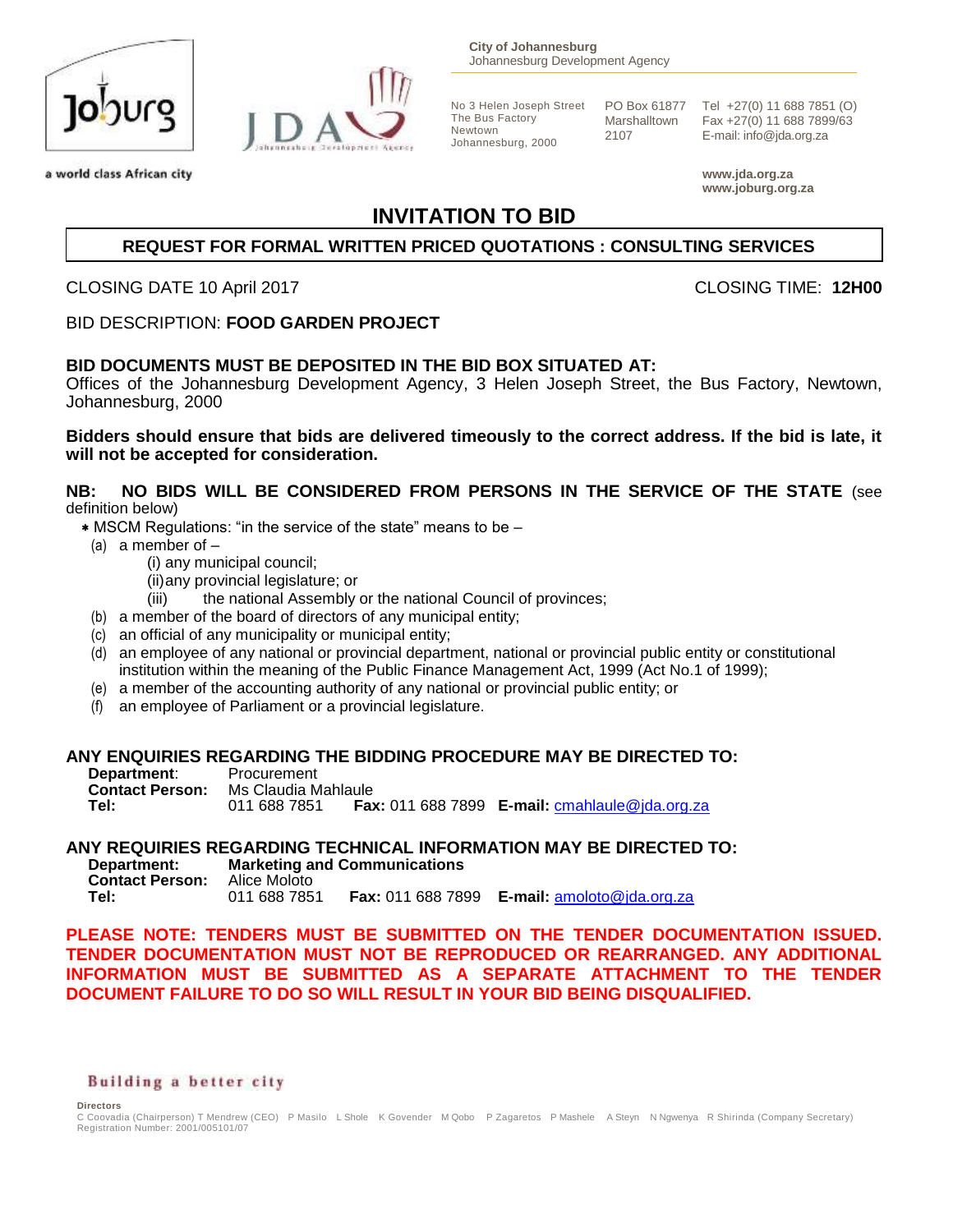# **OFFER**

# THE FOLLOWING PARTICULARS MUST BE FURNISHED **(FAILURE TO DO SO WILL RESULT IN YOUR BID BEING DISQUALIFIED)**

| CONTACT PERSON                            |  |
|-------------------------------------------|--|
| <b>TELEPHONE NUMBER</b>                   |  |
| <b>CELLPHONE NUMBER</b>                   |  |
| <b>FACSIMILE NUMBER</b>                   |  |
|                                           |  |
| <b>COMPANY REGISTRATION NUMBER</b>        |  |
| NATIONAL CENTRAL SUPPLIER DATABASE NUMBER |  |
| VAT REGISTRATION NUMBER                   |  |
| TAX VERIFICATION PIN NUMBER               |  |
| <b>TOTAL BID PRICE</b>                    |  |
| TOTAL BID PRICE in words                  |  |
|                                           |  |
|                                           |  |
| SIGNATURE OF BIDDER                       |  |
|                                           |  |
| <b>DATE</b>                               |  |
| The fellowing conditions will enaby.      |  |

#### **The following conditions will apply:**

- Price(s) quoted must be valid for at least thirty (30) days from date of your offer.
- Price(s) quoted must be firm and must be exclusive of VAT.
- the 80/20 preference point system as prescribed in the Preferential Procurement Framework<br>Act (No. 5 of 2000).  $(No. 5 of 2000)$ .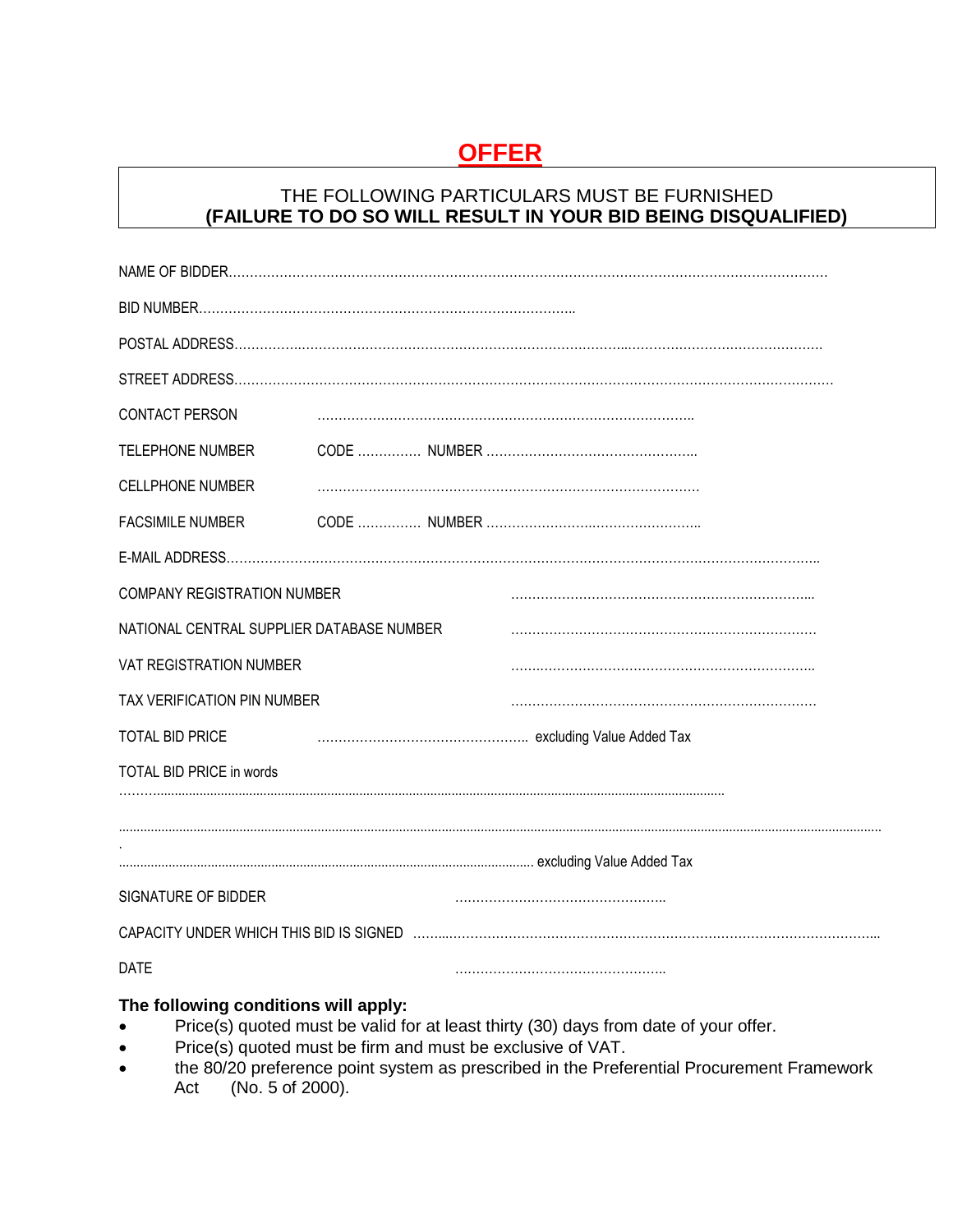# **SUPPLIERS DATABASE REGISTRATION**

National Treasury launched the National Central Supplier Database (NCSD) with effect from 1 September 2015.

This will enable prospective suppliers to register their companies on the following website [www.csd.gov.za](http://www.csd.gov.za/)

# **Transitional Period (1 September 2015 to 30 June 2016)**

- 1. During the transitional period suppliers are requested to register on the website where all their essential information such as Tax Clearance Certificates, VAT, Company Registration Numbers and CIPC business status will be verified.
- 2. When conducting business with the JDA, you will be requested to provide us with the following:
	- Supplier Number and;
	- Supplier Registration Security Code so we can print your real time information;
	- Banking details with bank Stamp and;
	- Certified BBBEE Certificate.

Once a supplier has registered on NCSD, it will no longer be a requirement to provide the JDA with an Original Tax Clearance Certificate or any other registration documents.

#### **After Transitional Period 1 July 2016**

Effective 1 July 2016, the JDA will only award business to suppliers who are registered on NCSD and suppliers will no longer be required to provide information as stipulated above.

#### **For more information on registration, please:**

Ms. Kgadi Mphela on 011 688 7813 Mr. Mike Mabunda on 011 688 7811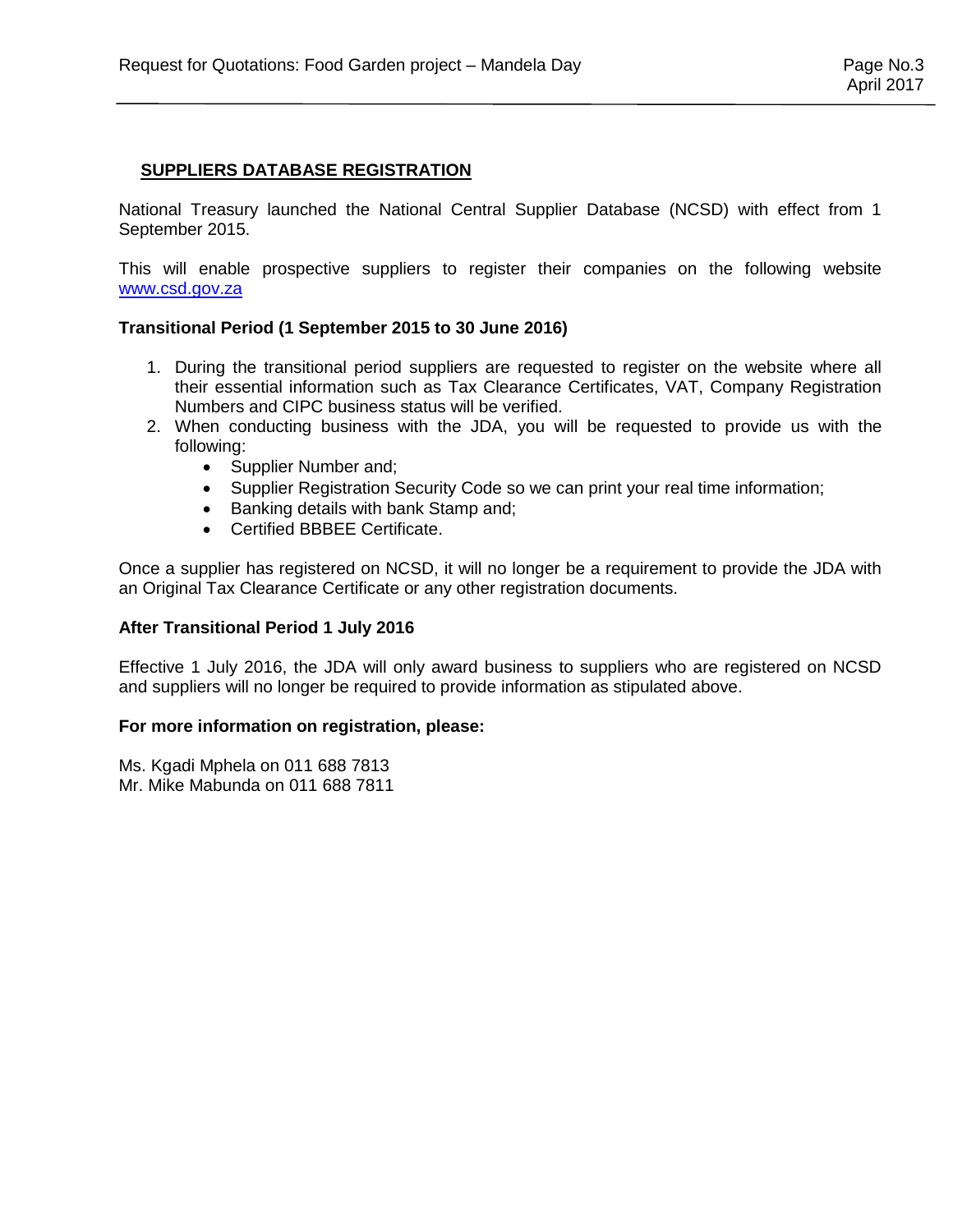#### **To all our stakeholder**

#### **RE: The channels of reporting fraudulent and Corrupt Activities**

The City of Johannesburg has a **zero-tolerance approach to Fraud, Theft, Corruption, Maladministration, and Collusion** by suppliers with employees. To reinforce this commitment, more channels have been added to report any Fraudulent and Corrupt activities.

Instances of corporate fraud and misconduct remain a constant threat to service delivery. The City of Johannesburg took a resolution to adopt strategic interventions aimed at combatting fraud and corruption. The City took a decision to centralized the reporting of fraudulent and corrupt activities through the establishment of an independent fraud hotline which is managed by independent service providers.

All people doing business with the Johannesburg Development Agency are encouraged to report any corrupt or illegal practice.

Employees are encouraged to report fraud, waste or other concerns suggestive of dishonest or illegal activities.

### **Anyone can report fraudulent and corrupt activities through one of the following channels:**

- Toll free number………………………………..0800 002 587
- Toll free Fax ………………………………………0800 007 788
- SMS (charged @ R1.50)…………………..32840
- Email Address:…………………………………..anticorruption@tip-offs.com
- Web site:……………………………………………www.tip-off.com
- Free post:…………………………………………Free post, KNZ 138, Umhlanga, 4320



Let's join hands to take up the Fight against Fraud and Corruption in our society.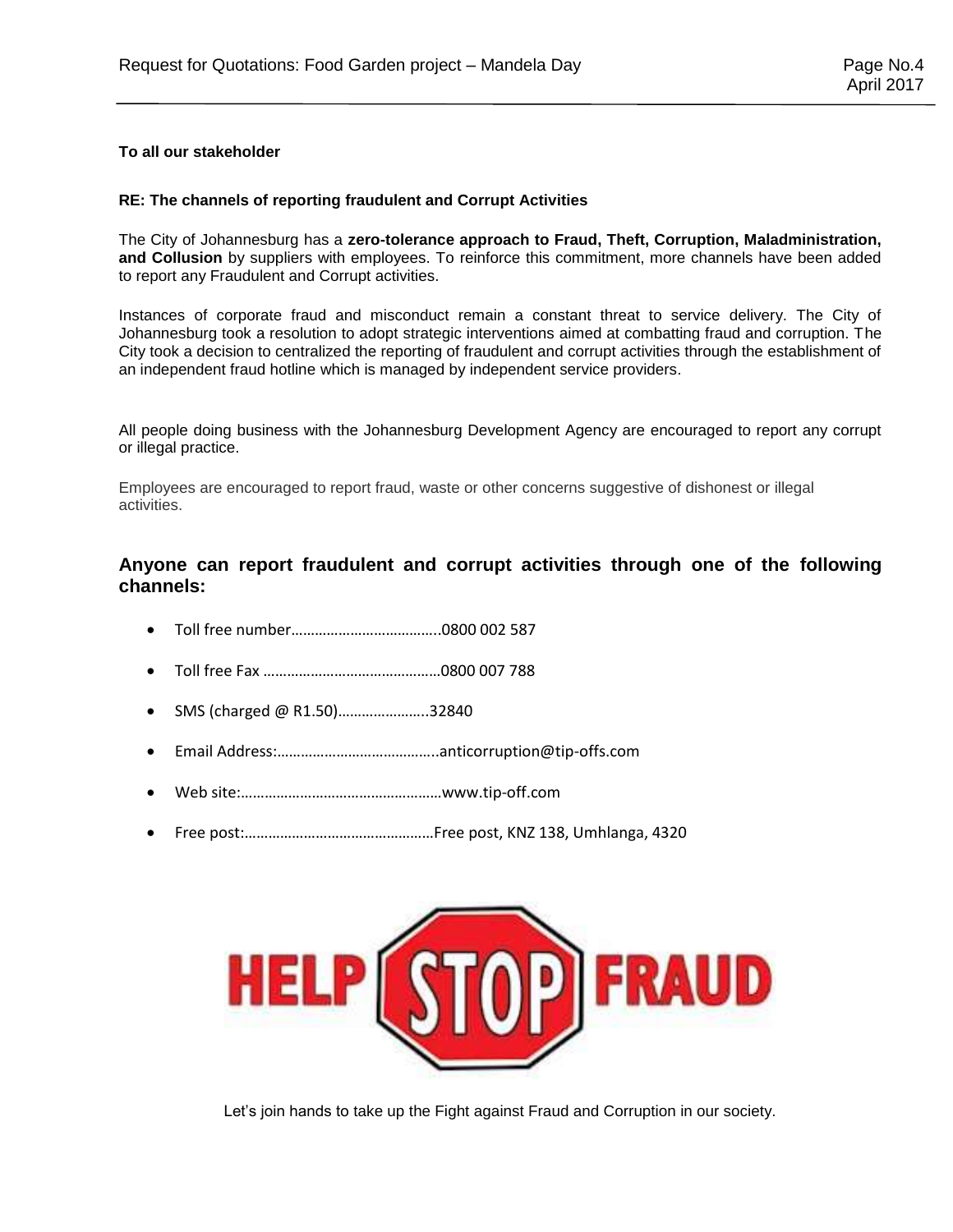# **REQUEST FOR FORMAL WRITTEN PRICE QUOTATIONS**

From Food Garden Establishment Companies for the establishment of the garden projects for two schools namely, Westbury Primary School and Bernard's Isaacs Primary School as per the scope of work

# **1. LOCATION**

The proposed schools are situated in Westbury and Coronation.

# **2. PURPOSE**

The JDA requires Food Garden service providers to submit written price quotations for the establishment of innovative and sustainable food garden projects at Westbury Primary and Bernard's Isaacs Primary Schools.

The sizes of the gardens are as follows:

- Westbury Primary School: 25m x 38 m
- Bernard's Primary School: 7m x 27m

# **3. BACKROUND**

For the past six years, the JDA in partnership with the Food garden service providers and property companies, established roof top food garden projects in the Inner City. As a result the rooftop food garden projects benefited the communities in the areas where the JDA implemented projects. The JDA CSR policy requires that the JDA support community projects where developments are being implemented.

# **4. PROJECT DURATION**

The establishment of the Food garden projects is to be conducted by 30 June 2017.

# **5. SCOPE OF SERVICES**

The scope of work is expected to include the following:

Establish innovative food garden projects at Westbury Primary and Bernard's Isaacs Primary Schools which includes:

- Provide a mash covering to protect the food garden from the elements
- Create/provide an in innovative and sustainable watering system
- Utilise a water tank to save water
- Indicate fertilisation method

# **6. DELIVERABLES**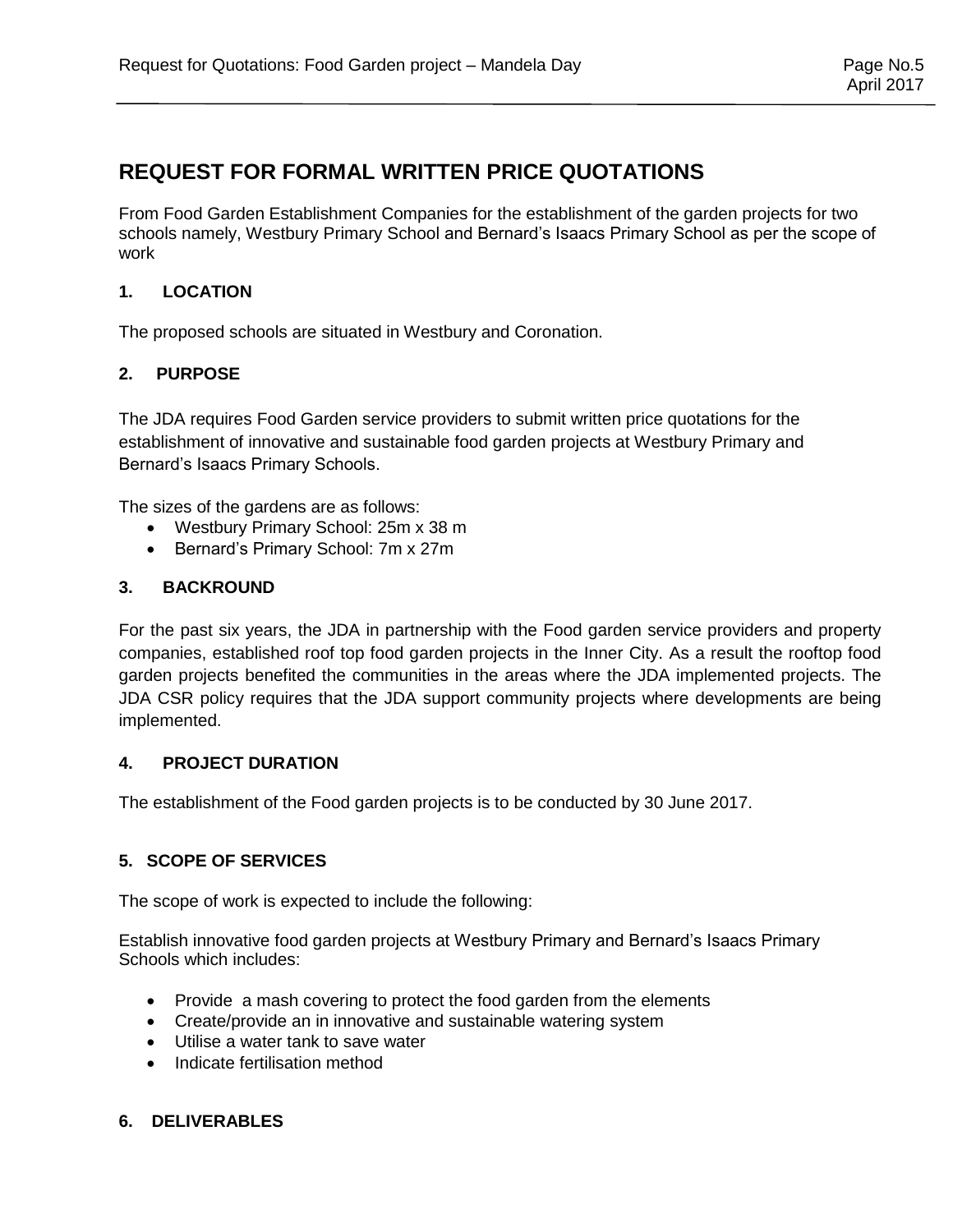- Establishment of a food gardens at the two school
- Indicative innovative methods for the establishment of the food garden
- Maintenance of food garden for four months with 8 visits to the schoos,,,,
- Provide a sustainable method for the food garden
- Transfers skills to the school Maintenance Manager
- Produce photographs of before and after of current location of where the Food garden projects will be established

# **7. PRICING**

| <b>School</b>                                                                                                                          | <b>Before</b><br>picture of<br>– Food<br>Garden/<br><b>location</b><br>(a) | <b>Schoo</b><br>I visits<br>x8<br>(b) | Cost for<br>material<br>and<br>equipme<br>nt<br>(c) | Cost of<br>Labour<br>(d) | <b>Skills transfer</b><br>to the school/<br><b>Maintenance of</b><br>the garden<br>(e) | <b>Total cost for</b><br>establishing the<br><b>Food Garden</b><br><b>Total cost of</b><br>(a+b+c+d+e) |
|----------------------------------------------------------------------------------------------------------------------------------------|----------------------------------------------------------------------------|---------------------------------------|-----------------------------------------------------|--------------------------|----------------------------------------------------------------------------------------|--------------------------------------------------------------------------------------------------------|
| Westbury                                                                                                                               |                                                                            |                                       |                                                     |                          |                                                                                        |                                                                                                        |
| Primary                                                                                                                                |                                                                            |                                       |                                                     |                          |                                                                                        |                                                                                                        |
| Garden                                                                                                                                 |                                                                            |                                       |                                                     |                          |                                                                                        |                                                                                                        |
| Size 25m                                                                                                                               |                                                                            |                                       |                                                     |                          |                                                                                        |                                                                                                        |
| x <sub>38m</sub>                                                                                                                       |                                                                            |                                       |                                                     |                          |                                                                                        |                                                                                                        |
| Bernard's                                                                                                                              |                                                                            |                                       |                                                     |                          |                                                                                        |                                                                                                        |
| <b>Isaacs</b>                                                                                                                          |                                                                            |                                       |                                                     |                          |                                                                                        |                                                                                                        |
| Primary                                                                                                                                |                                                                            |                                       |                                                     |                          |                                                                                        |                                                                                                        |
| <b>Size</b>                                                                                                                            |                                                                            |                                       |                                                     |                          |                                                                                        |                                                                                                        |
| 7m x 27m                                                                                                                               |                                                                            |                                       |                                                     |                          |                                                                                        |                                                                                                        |
| Total Cost for establishing the Food Garden for<br><b>Both Schools Excl VAT</b><br>The total Cost to be carried over to the Offer Page |                                                                            |                                       | R                                                   |                          |                                                                                        |                                                                                                        |

# **PLEASE NOTE THAT FAILURE TO CARRY THE TOTAL AMOUNT TO THE OFFER PAGE WILL DISQUALIFY YOUR QUOTE**

# 8. **DURATION**

The project is expected to be completed 30 June 2017 from the date of appointment.

# **9. PRESENTATION OF QUOTATIONS**

Submissions are to consist of a short **(not to exceed 15 pages)** and comprehensible report that must provide the JDA with sufficient information to make a sound and fair evaluation of the quotation as well as the experience and capability of the applicant to undertake and manage the project successfully. The report should **use the same item numbers as below** for the required sections of the report.

The following information must be clearly spelt out: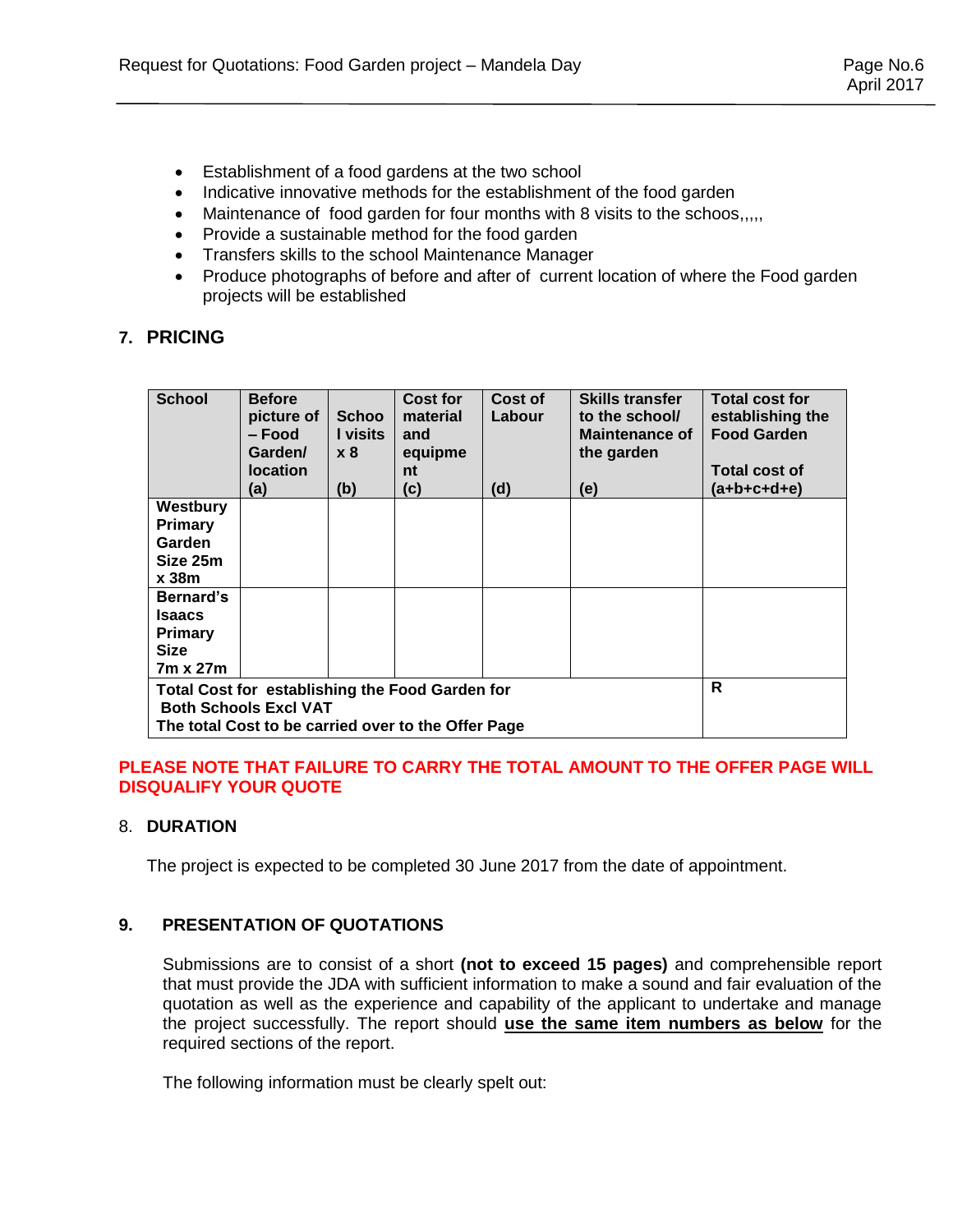- 9.1 **BRIEF** company background, lists of **SIMILAR (not all)** projects (including client name, contact person, telephone number, value of the project, and the consulting fee value, nature of the project, required deliverables).
- 9.2 Provide an organogram for the **individuals who will be assigned to THIS PROJECT (not the entire company)**, note their roles for this project, as well as their relevant qualifications and the number of years of experience in the field. Include detailed CV's of **SAID INDIVIDUALS only** noting their specific relevant project experience [project description, role and responsibilities, project value]. **DO NOT** send copies of certificates, testimonials etc.
- 9.3 A valid Tax Clearance Certificate and or tax pin number.
- **9.4** A copy of the tenderer's municipal rates account for the month of April 2015 in the name of the tenderer or alternatively in the names of the Directors / Partners of the tendering entity. Copies of lease agreements or accounts from a lessor **will NOT be accepted.**
- 9.5 An original and valid BBBEE status level verification certificate or a certified copy thereof. Only certificates issued by verification agencies accredited by the South African Accreditation System (SANAS), or by registered auditors approved by the Independent Regulatory Board of Auditors (IRBA) will be accepted. **THE COPY MUST BEAR AN ORIGINAL CERTIFICATION STAMP. FAILURE TO SUBMIT AS REQUIRED WILL RESULT IN THE BIDDER SCORING ZERO(0) POINTS FOR BBBEE.**
- 9.6 The tenderer's SMME status.
- 9.7 A **CERTIFIED COPY** of the organisation's Professional Indemnity Insurance indicating the value per claim, excess, and expiry date. If applicable.
- 9.8 An original letter from the tenderer's bank confirming account information.
- 9.9 A statement from an independent auditor / accountant regarding the tenderer's financial standing to undertake this project.
- 9.10Bidders are required to submit detailed quotations based on the required deliverables [item 3] defined in rand terms. Applicants are to illustrate the fee proposal linked to deliverables. All disbursements, etc. are to be **included** in the quotations. Applicants must ensure that the **TOTAL FEE IS CORRECTLY CALCULATED AND TRANSFERRED TO THE OFFER PAGE.**
- 9.11The attached forms A to F annexed, must be scrutinized, completed and submitted together with your quotation.

**Failure to comply with the requirements in item 9 will result in tenderers been negatively scored for responsiveness or disqualified for non-compliance.**

#### **Note for consortium and joint ventures**

 The items above are to be addressed and completed by **EACH** member of the consortium or joint venture.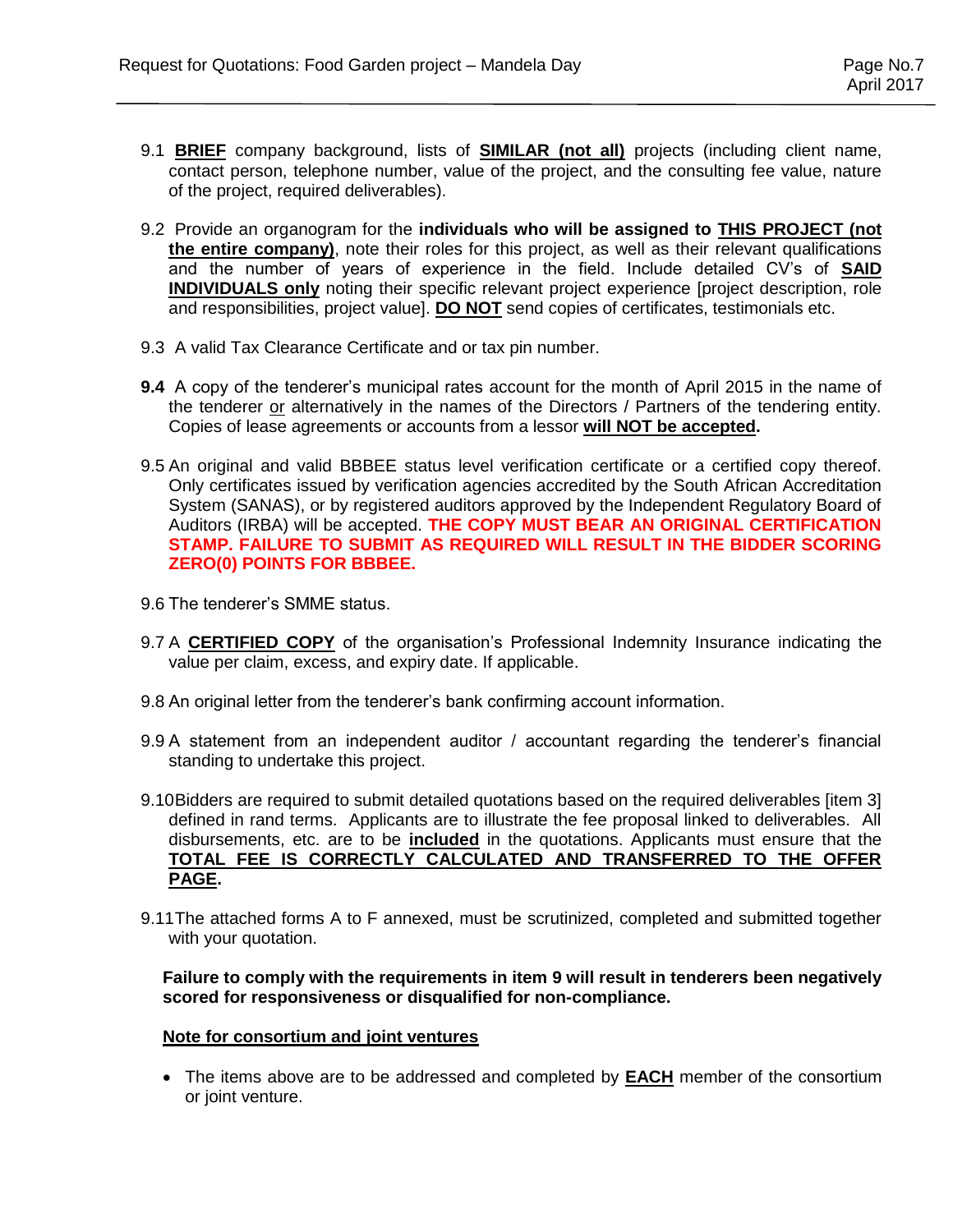- An agreement between all parties of the consortium or joint venture is to accompany the tender submission
- A lead consultant is to be appointed and noted in the submission

#### **Failure to comply with these conditions may invalidate your offer.**

#### **10. ASSESSMENT CRITERIA**

Submissions will be evaluated on the criteria to follow :

- Technical
- BBBEE status
- Price / BBBEE
- Risk Tolerance

#### **10.1 Compliance**

Bidders will be disqualified:

- $\triangleright$  If any of its directors are listed on the register of defaulters;
- $\triangleright$  A bidder who during the last five years has failed to perform satisfactorily on previous contracts with the JDA or any other organ of state after written notice was given to that bidder that performance was unsatisfactory;
- $\triangleright$  Whose tax matters have not been declared to be in order by the South African Revenue Services;
- $\triangleright$  Who is not registered with the National Treasury Central Supplier Database;
- $\triangleright$  Who did not complete, in full, the tender offer page (ie. priced, all registration numbers provided and signed);
- $\triangleright$  Who's tender document has been completed in pencil;
- $\triangleright$  Who's tender document has been faxed;
- $\triangleright$  Who's tender document has been received after the closing time;
- $\triangleright$  Who's tender document has not been deposited in the tender box at the time of closing;
- $\triangleright$  Who failed to price as required i.e as stipulated in item 4 herein;
- $\triangleright$  Who did not comply with any other requirement as set out in the tender specifications;
- $\triangleright$  Who failed to attend the compulsory tender briefing session;
- $\triangleright$  Who is in the employment of the state.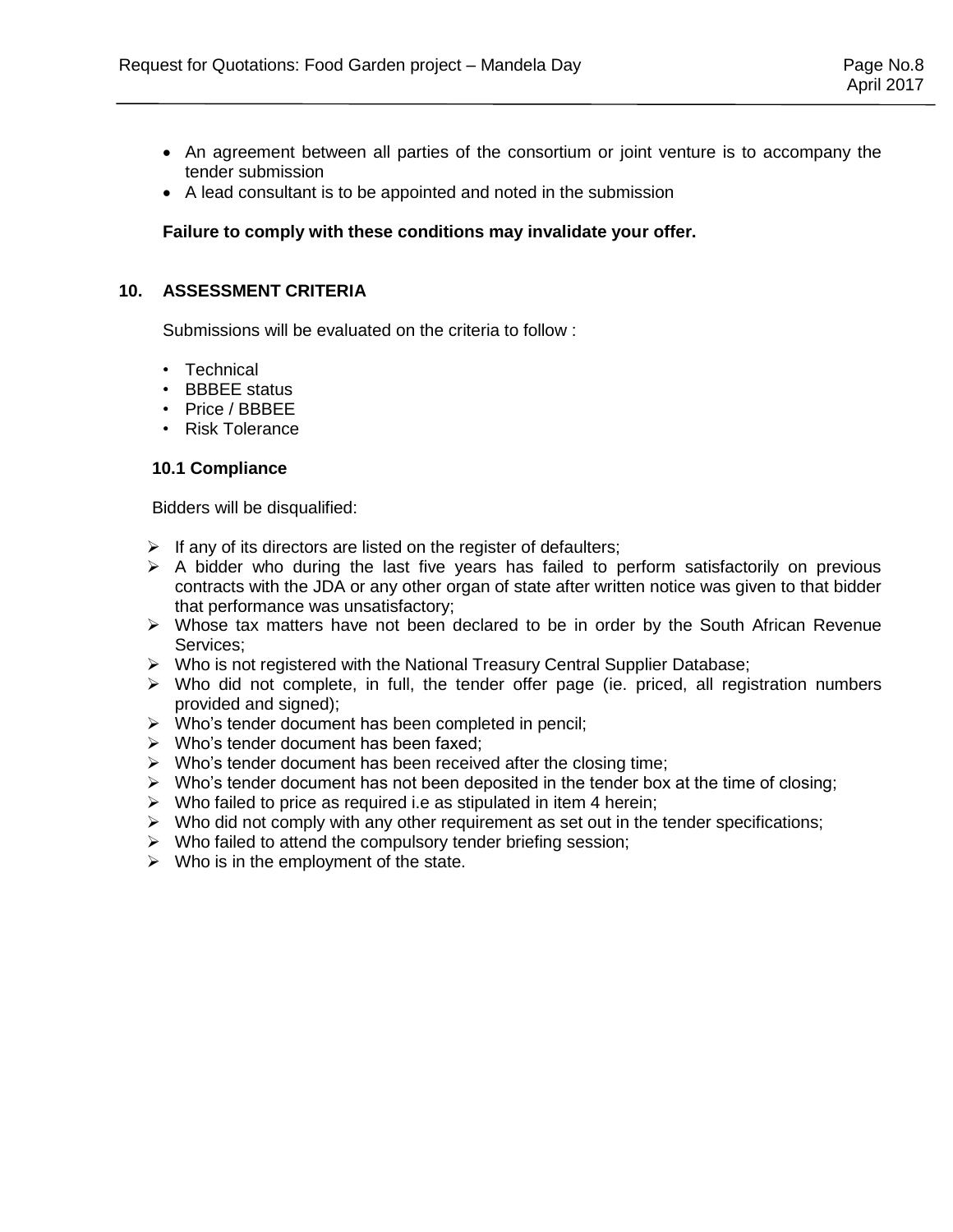# **10.2 Technical**

The technical assessment is based on the criteria set-out below namely (i) key returnable documents, (ii) capability of the proposed key team members (Methodology) (iii) Skills Transfer, and (iv) the experience of the company (ie. Establishment of the Food Garden)

 Tenderers will have to submit compliant documents and score a minimum number of points in the technical evaluation in order to be considered further in the evaluation process.

#### **Total points 100 Minimum points required 60 which is 60%**

| (i) KEY<br><b>RETURNABLE</b><br><b>DOCUMENTS</b>       | <b>Total Points</b> | <b>Criteria</b>                                                                                                                        | <b>Description of</b><br><b>Criteria</b>                                                                             | <b>Points</b>  |
|--------------------------------------------------------|---------------------|----------------------------------------------------------------------------------------------------------------------------------------|----------------------------------------------------------------------------------------------------------------------|----------------|
| A                                                      | 20                  | Original or Certified<br>Copy of BBBEE<br>Certificate                                                                                  | Points will only be<br>allocated for key<br>returnable<br>documents                                                  | $\overline{2}$ |
|                                                        |                     | Company registration<br>documents                                                                                                      | submitted                                                                                                            | $\overline{2}$ |
|                                                        |                     | Current municipal<br>account                                                                                                           |                                                                                                                      | $\overline{2}$ |
|                                                        |                     | 3 Years of audited<br>financial statements                                                                                             |                                                                                                                      | $\overline{2}$ |
|                                                        |                     | Certified copies of<br>directors / partners<br>identity documents                                                                      |                                                                                                                      | 2              |
|                                                        |                     | Forms A to E<br>completed in full and<br>signed                                                                                        |                                                                                                                      | 10             |
| (ii)<br>Methodology                                    |                     |                                                                                                                                        |                                                                                                                      |                |
| C <sub>1</sub><br><b>Explain</b><br><b>Methodology</b> | 20                  | The bidder is to submit<br>a detailed<br>Methodology indicating<br>how the school and<br>community<br>empowerment will be<br>achieved. | Points will only be<br>allocated for<br>providing<br>methodology for the<br>establishment of<br>food garden projects | 20             |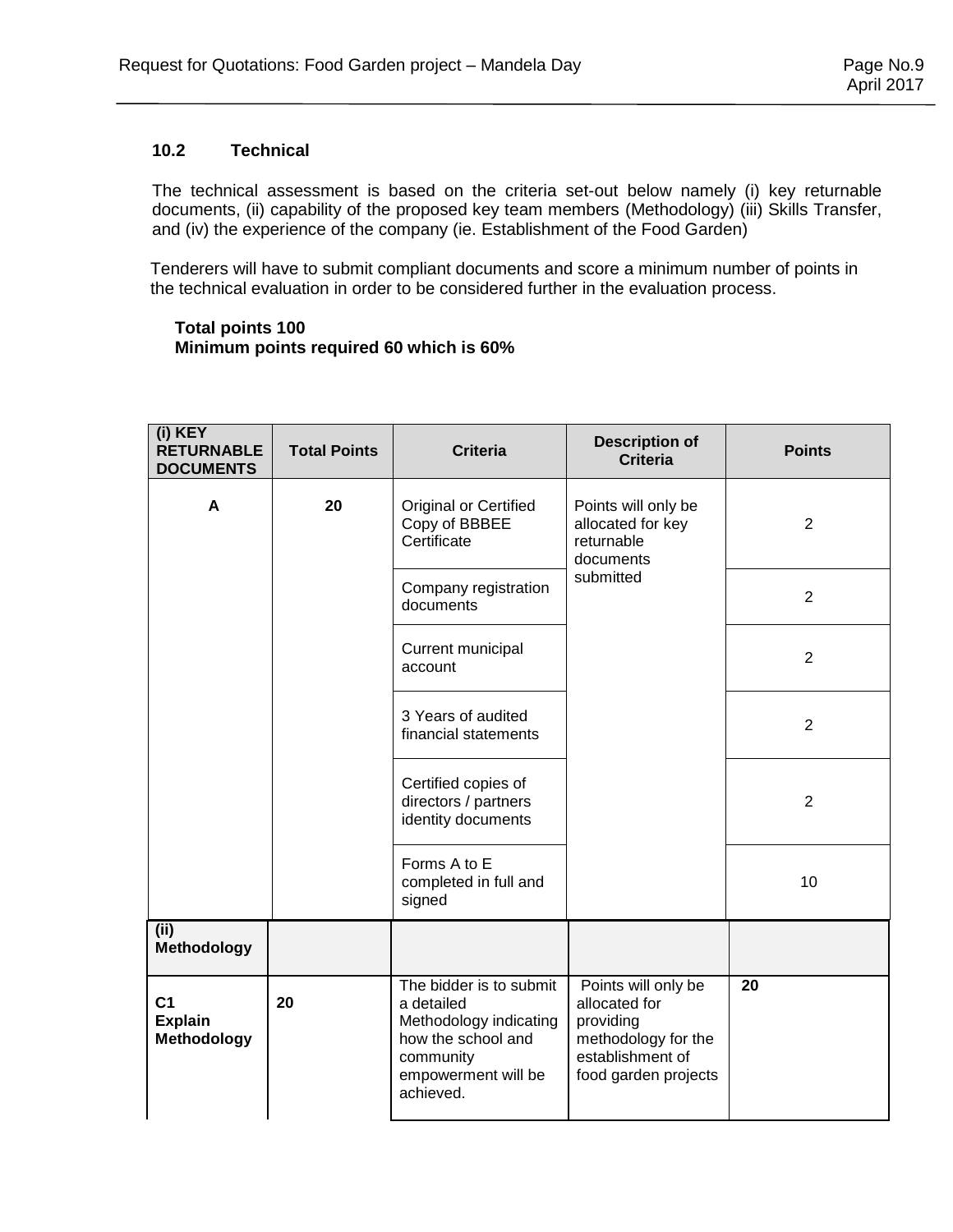| (iii) Skills<br><b>Transfer</b>                                       |                     |                                                          |                                                                                                                                                                                                                                                                                                                                                 |                |
|-----------------------------------------------------------------------|---------------------|----------------------------------------------------------|-------------------------------------------------------------------------------------------------------------------------------------------------------------------------------------------------------------------------------------------------------------------------------------------------------------------------------------------------|----------------|
| C <sub>2</sub><br><b>Explain</b><br>transfer of<br><b>Skills</b>      | 20                  | Transfers skills to the<br>school Maintenance<br>Manager | Points will only be<br>allocated for<br>transfer of skills for<br>the establishment of<br>food garden projects                                                                                                                                                                                                                                  | 20             |
| (iv)<br><b>COMPANY</b><br><b>EXPERIENCE</b>                           | <b>Total Points</b> | <b>Criteria</b>                                          | <b>Description of</b><br>criteria                                                                                                                                                                                                                                                                                                               | <b>Points</b>  |
| C <sub>3</sub>                                                        | 30                  | Five or more projects<br>completed                       | Points will only be<br>allocated for building                                                                                                                                                                                                                                                                                                   | 15             |
| Company<br><b>Experience</b>                                          |                     | Three to four projects<br>completed                      | related projects as<br>listed in the                                                                                                                                                                                                                                                                                                            | 10             |
| and Track<br>record on the                                            |                     | One to two project<br>completed                          | schedule requested<br>in item 3.12                                                                                                                                                                                                                                                                                                              | $\overline{5}$ |
| for the<br>establishment<br>of food<br>garden<br>projects             |                     |                                                          | Project information<br>contained elsewhere<br>in the tender<br>submission will not<br>be considered.                                                                                                                                                                                                                                            |                |
| (v)<br><b>Contactable</b>                                             | <b>Total Points</b> | <b>Criteria</b>                                          | <b>Description of</b><br>criteria                                                                                                                                                                                                                                                                                                               | <b>Points</b>  |
| references                                                            |                     |                                                          |                                                                                                                                                                                                                                                                                                                                                 |                |
| C <sub>4</sub>                                                        | 10                  | Five or more<br>satisfactory references                  | Points will only be<br>allocated for                                                                                                                                                                                                                                                                                                            | 5              |
| <b>Contactable</b><br>reference (on                                   |                     | Only three to four<br>satisfactory references            | references on<br>similar projects as                                                                                                                                                                                                                                                                                                            | $\overline{3}$ |
| client letter<br>head) as per<br>the supply                           |                     | Only one to two<br>satisfactory references               | listed in the<br>scheduled<br>requested                                                                                                                                                                                                                                                                                                         | $\overline{2}$ |
| and<br>establishment<br>of food<br>garden<br>projects<br>listed above |                     |                                                          | References must<br>be on the client's<br>letterhead or on a<br>document stamped<br>by the client and<br>must confirm the<br>project description,<br>services rendered<br>and values in order<br>to obtain the<br>points.<br>If any of the<br>required<br>information does<br>not appear in the<br>reference, zero<br>points will be<br>awarded. |                |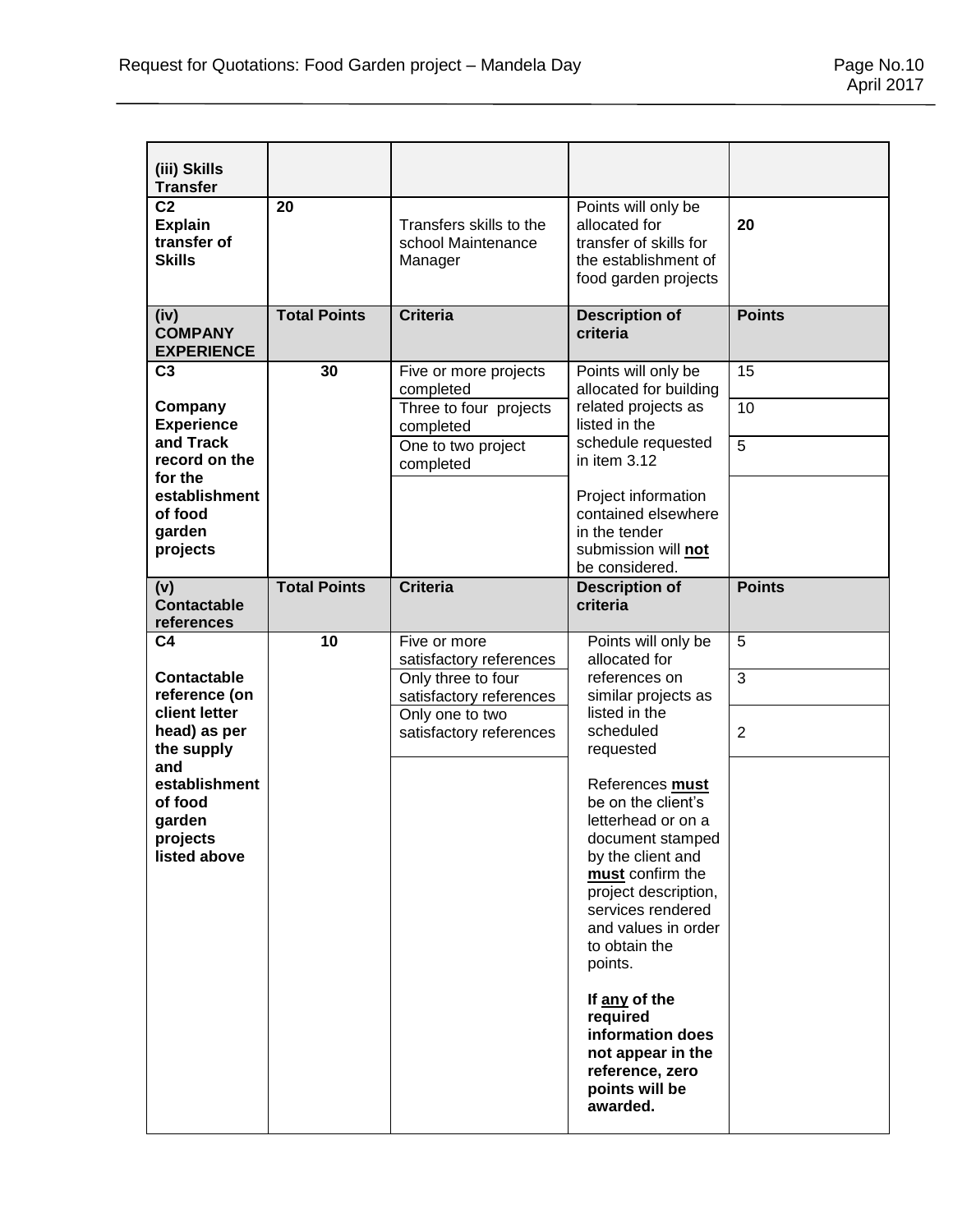# **10 .2 BBBEE Status**

Having completed a technical evaluation, points will be awarded for empowerment (BBBEE), in accordance with the Preferential Procurement Regulations 2011 published in Government Gazette No. 34350 dated 8 June 2011. The following table is applicable in this regard :

| <b>B-BBEE Status Level</b>          | Number of Points |  |
|-------------------------------------|------------------|--|
| Of Contributor                      | Tenders up to R1 |  |
|                                     | million          |  |
|                                     | 20               |  |
| 2                                   | 18               |  |
| 3                                   | 16               |  |
|                                     | 12               |  |
| 5                                   | 8                |  |
| 6                                   | 6                |  |
|                                     |                  |  |
| 8                                   | 2                |  |
| <b>Non-Compliant</b><br>contributor |                  |  |

Notes:

- 10 .2.1 "B-BBEE status level of contributor" means the B-BBEE status received by a measured entity based on its overall performance using the relevant scorecard contained in the Codes of Good Practice on Black Economic Empowerment, issued in terms of section 9(1) of the Broad-Based Black Economic Empowerment Act ( Act No.53 of 2003).
- 10.2.2 Tenderers must submit their original and valid B-BBEE status level verification certificate or a certified copy thereof, substantiating their B-BBEE rating. Certificates issued by either verification agencies accredited by the South African Accreditation System (SANAS) or by registered auditors approved by the Independent Regulatory Board for Auditors (IRBA) are acceptable.
- 10.2.3 Bidders with annual total revenue of between R10 million and R50 million qualify as exempted and must submit a certificate; issued by a registered auditor, accounting officer or an accredited verification agency.
- 10.2.4 The submission of such certificates must comply with the requirements of instructions and guidelines issued by the National Treasury and be in accordance with notices published by the Department of Trade and Industry in the Government Gazette.
- 10.2.5 A trust, consortium or joint venture will qualify for points for their B-BBEE status level as a legal entity, provided that the entity submits their B-BBEE status level certificate.
- 10.2.6 A trust, consortium or joint venture will qualify for points for their B-BBEE status level as an unincorporated entity, provided that the entity submits their consolidated B-BBEE scorecard as if they were a group structure and that such a consolidated B-BBEE scorecard is prepared for every separate tender.
- 10.2.7 A person will not be awarded points for B-BBEE status level if it is indicated in the tender documents that such a tenderer intends sub-contracting more than 25% of the value of the contract to any other enterprise that does not qualify for at least the points that such a tenderer qualifies for.
- 10.2.8 A person awarded a contract will not be permitted to sub-contract more than 25% of the value of the contract to any other enterprise that does not have an equal or higher B-BBEE status level than the person concerned.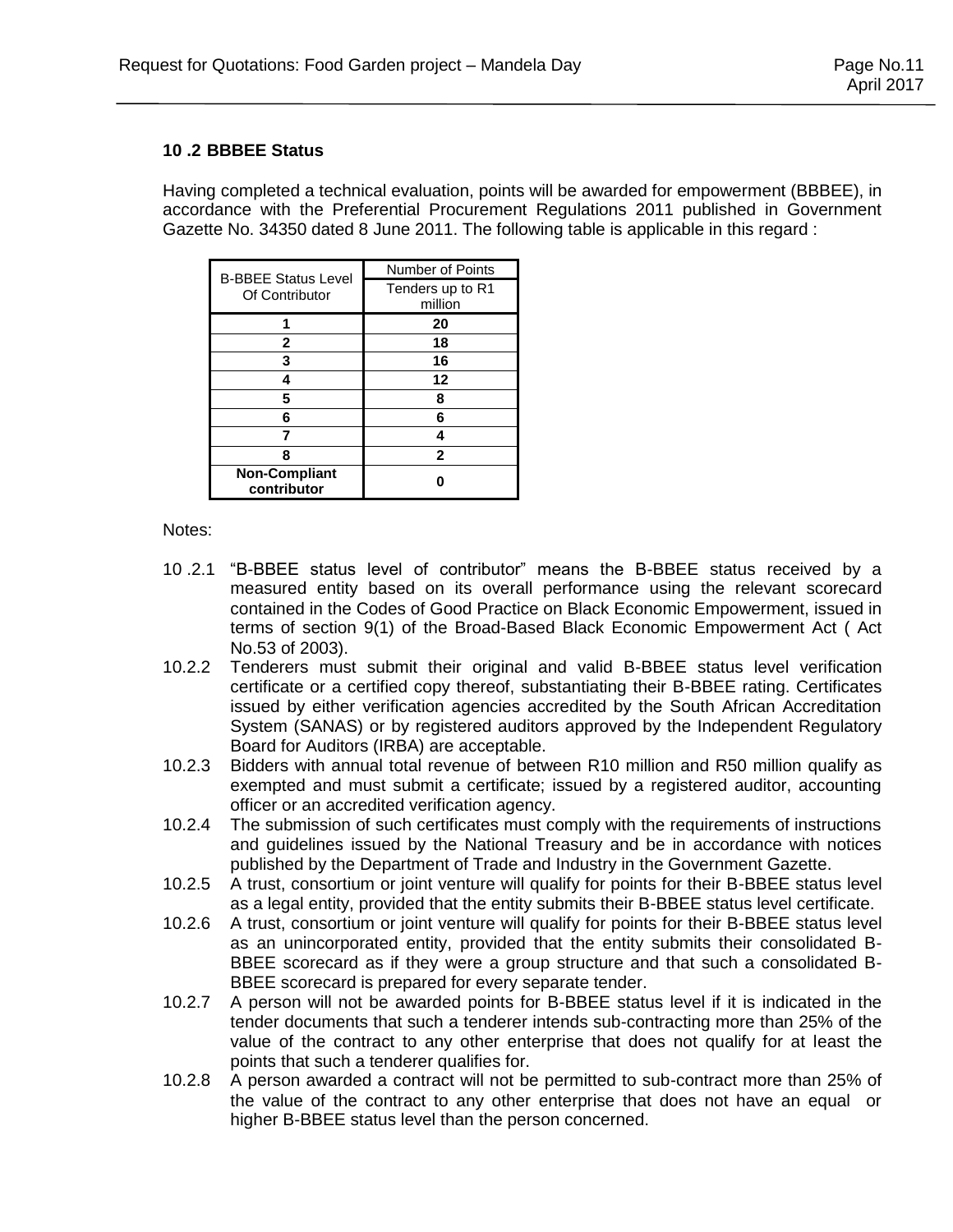# **10.3 Price and Empowerment**

Having completed a technical evaluation, the procedure for the evaluation of technically qualifying tenders is Method 2 (Price and Preferences). The Preference Point System assigns a score to each tenderer based on the tender price and on the tenderer's BBBEE status. These scores are combined to determine an overall score for the tender. The tender with the highest score will be considered for acceptance.

The Preference Point System will be applied as follows:

- 80 points are assigned to price
- Up to 20 points are assigned to BBBEE status per the table under item 6.2

# The total preference points for a tender are calculated with the formula

# **PP = P<sup>s</sup> + Pbee Where**

**PP** is the total number of preference points scored by the tenderer **P<sup>s</sup>** is the points scored for the comparative price of the tenderer, and **Pbee** is the number of points awarded to the tenderer based on his certified B-BBEE status level

#### Formula for scoring tender price

The following formula will be used to calculate the points for price.

 $P_s = X [1 - (Pt - P_{min})]$ **Pmin**

Where

- **P<sup>s</sup> =** Points scored for comparative price of tender under consideration
- **P<sup>t</sup> =** Comparative price of tender under consideration
- **Pmin** = Comparative price of lowest acceptable tender
- **X = Points** assigned to price

# **10.4 Risk Tolerance**

The JDA has adopted a Risk Tolerance Framework (RTF) which enjoins the JDA to consider its risk exposure to contractors/Service Providers in terms of the number of contracts awarded to a single contractor/service provider or the total value of contracts awarded to a single contractor/service provider in a particular year.

In terms of the Risk Tolerance Framework, the JDA determine the risk exposure as excessive in instances where the values of the contracts are:

1. The greater of R2 million or four contracts/ projects in the current financial year or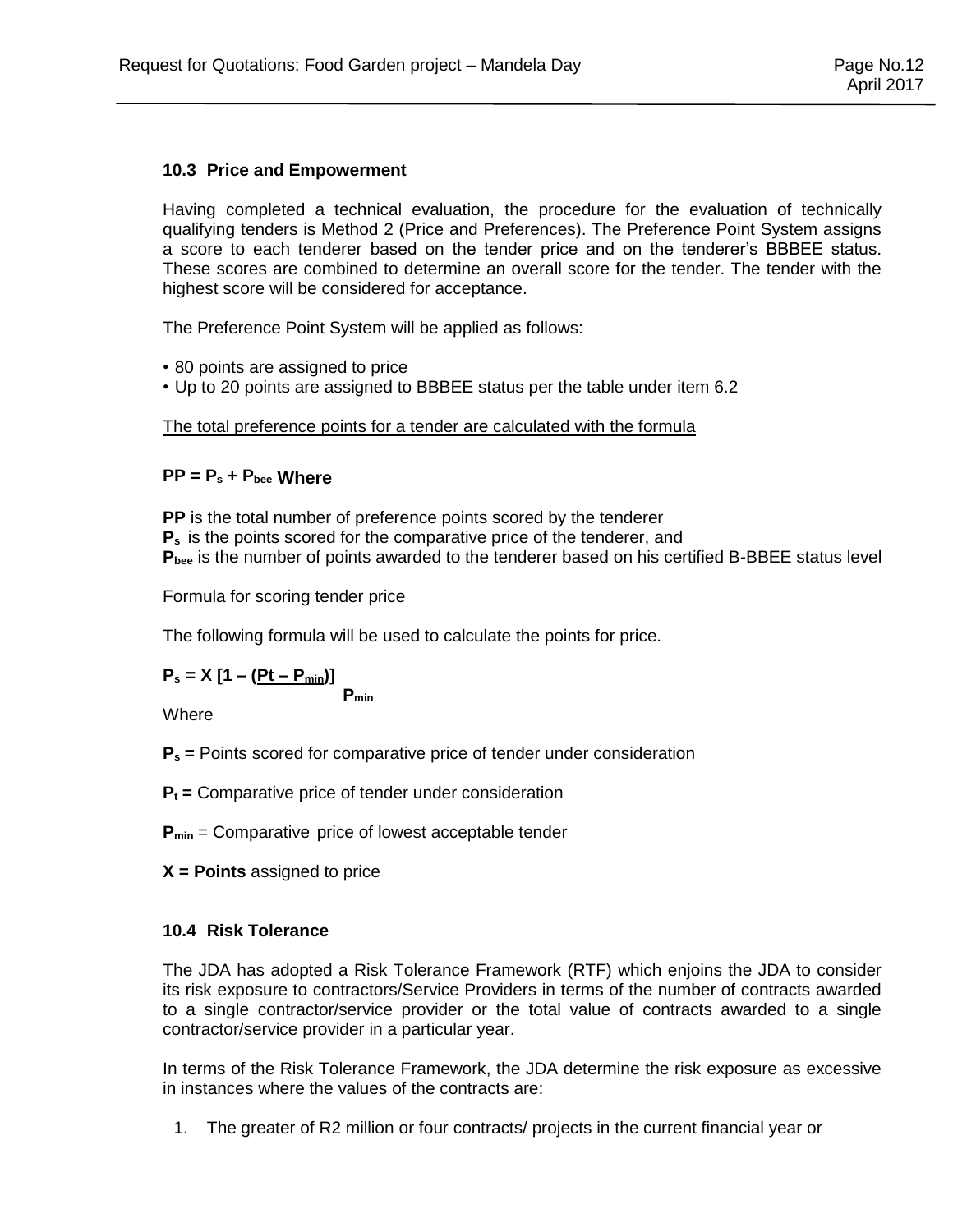2. The greater of R3 million or six contracts/projects over two financial years (current year and previous financial year).

A risk analysis shall be undertaken on the bidder with the highest number of points obtained, to determine whether the tenderer does not exceed the JDA's risk framework criteria as stated above, in other words whether it falls within the ambit of the Risk Tolerance Framework as acceptable.

JDA reserves the right to award a contract to a bidder who has exceeded the threshold as stated above.

#### **11. CLOSING DATE, TIME AND VENUE FOR SUBMISSIONS**

The words **"FOOD GARDEN SERVICES"** must be written / typed clearly on the envelope. The envelope must be deposited in the tender box at the **Johannesburg Development Agency, Ground Floor, The Bus Factory, 3 President Street, Newtown** only between the hours of 08H00 and 12H00**.** 

**The RFQ closes at 12h00 on the 10 April 2017 at 12h00.**

# **NO LATE / TELEPHONIC / FAXED / POSTAL TENDERS WILL BE ACCEPTED OR CONSIDERED**

The Johannesburg Development Agency's selection of qualifying tenders shall be in the Johannesburg Development Agency's sole discretion and shall be final. The Johannesburg Development Agency does not bind itself to accept any particular Tender and no correspondence will be entered into.

Queries can be addressed in writing to: Alice Moloto E-mail: [amoloto@jda.org.za](mailto:amoloto@jda.org.za)

.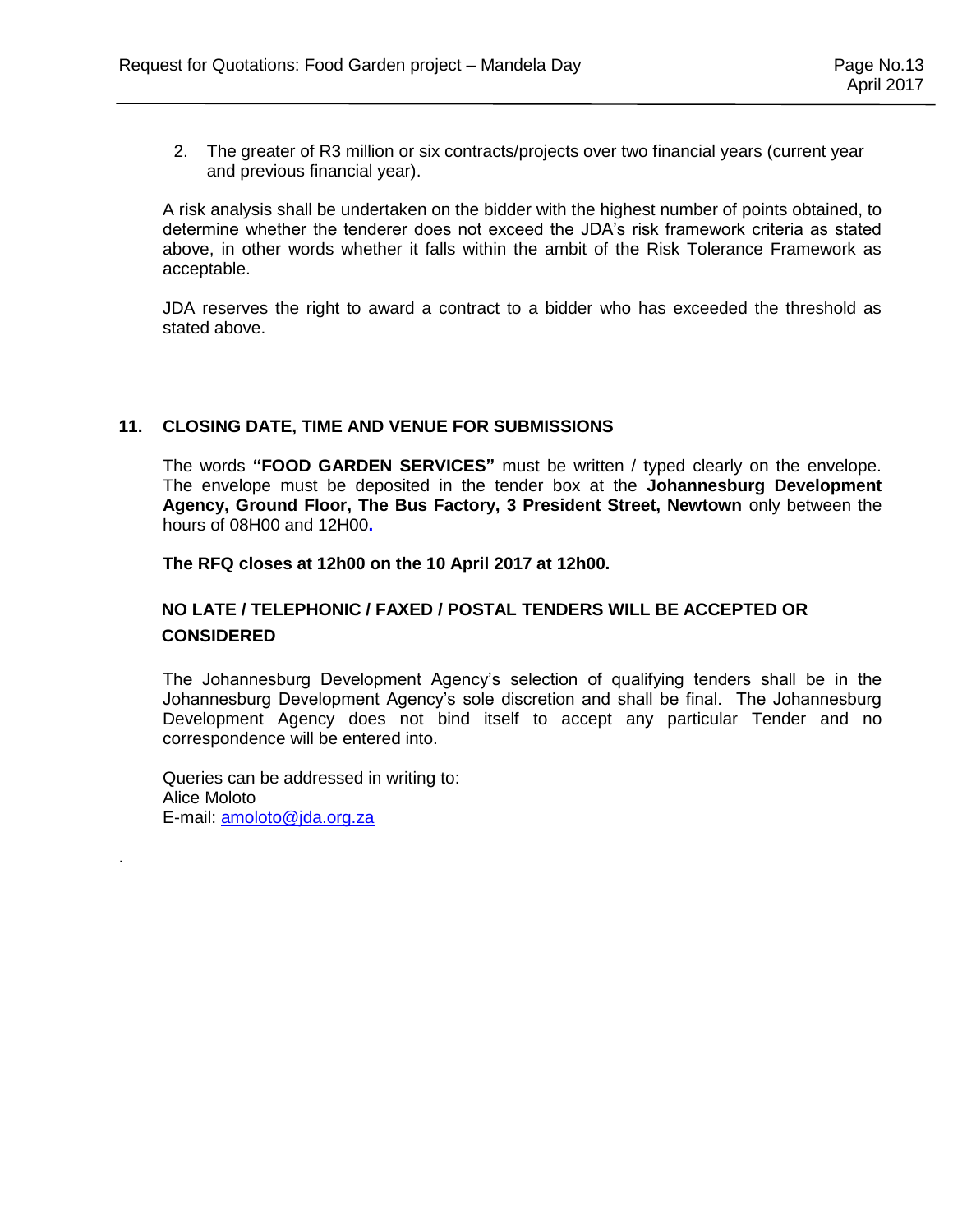# **ANNEXURE A : BUSINESS DECLARATION**

|    | <b>Company/enterprise Income Tax Reference</b>                                                                                   |
|----|----------------------------------------------------------------------------------------------------------------------------------|
|    | (Insert personal income tax number if a one person business and personal income tax numbers of all partners<br>if a partnership) |
|    |                                                                                                                                  |
|    |                                                                                                                                  |
| 1. | Type of firm                                                                                                                     |
|    | $\Box$ Partnership                                                                                                               |
|    | One person business/sole trader<br>Q.                                                                                            |
|    | Close corporation<br>u.                                                                                                          |
|    | $\Box$ Public company                                                                                                            |
|    | $\Box$ Private company                                                                                                           |
|    | (Tick one box)                                                                                                                   |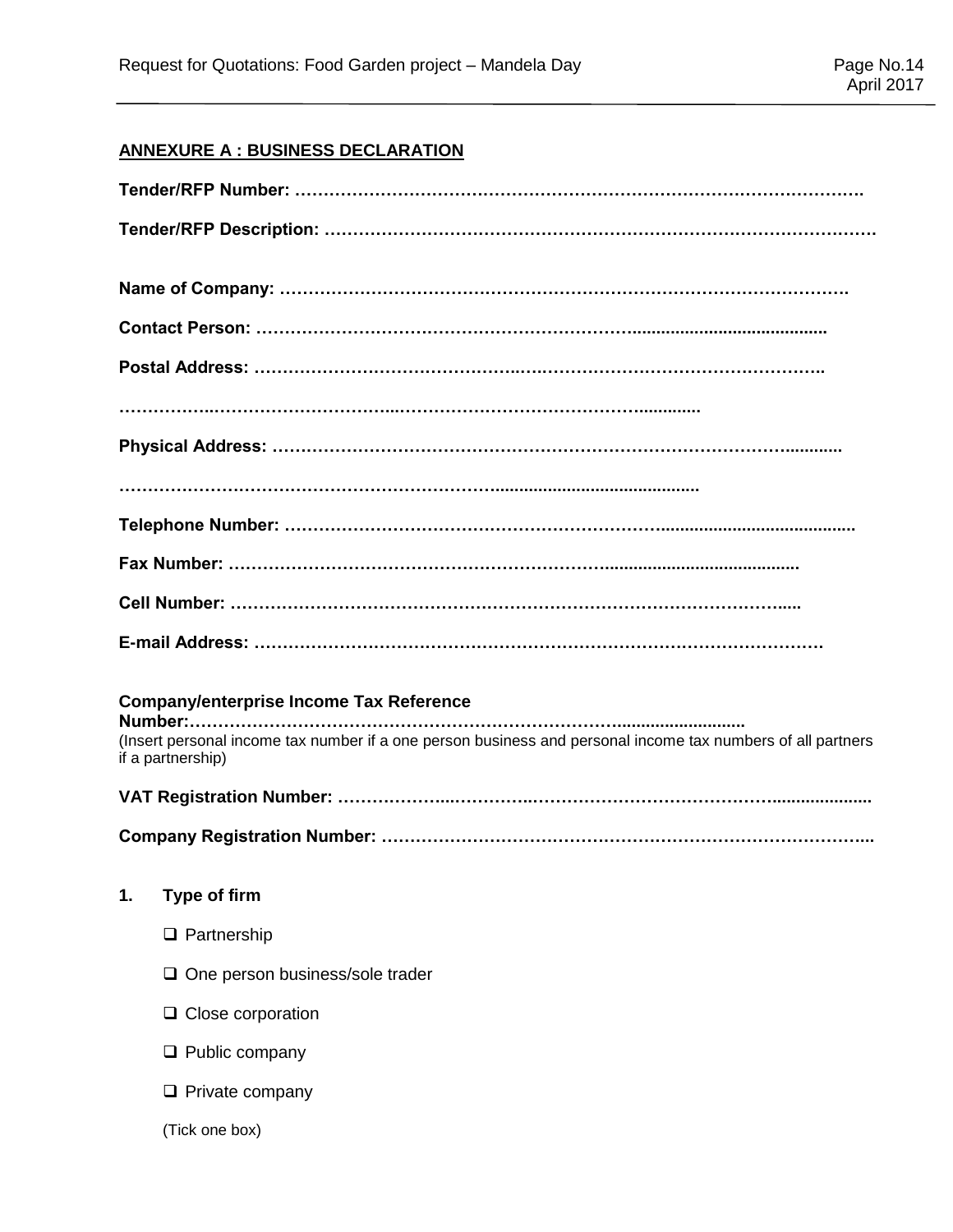| 2. | <b>Principal business activities</b>                                                                                                                                                   |
|----|----------------------------------------------------------------------------------------------------------------------------------------------------------------------------------------|
|    |                                                                                                                                                                                        |
|    |                                                                                                                                                                                        |
| 3. | Total number of years company has been in business:                                                                                                                                    |
| 4. | Detail all trade associations/professional bodies in which you have membership                                                                                                         |
|    |                                                                                                                                                                                        |
| 5. | Did the firm exist under a previous name?<br>$\Box$ Yes<br>$\square$ No                                                                                                                |
|    | (Tick one box)                                                                                                                                                                         |
|    | If yes, what was its previous name?                                                                                                                                                    |
| 6. | How many permanent staff members are employed by the firm:                                                                                                                             |
|    | <b>Full Time</b>                                                                                                                                                                       |
|    | Part Time :                                                                                                                                                                            |
| 7. | In the case of a firm which renders services for different disciplines, how many<br>permanent staff members are employed by the firm in the discipline for which you are<br>tendering: |
|    | <b>Full Time</b><br><u>: </u>                                                                                                                                                          |
|    | Part Time :                                                                                                                                                                            |
|    | ale ennual tunnaise fan the laat tus                                                                                                                                                   |

**8. What is the enterprise's annual turnover for the last two years and what is the estimated turnover of current commitments.**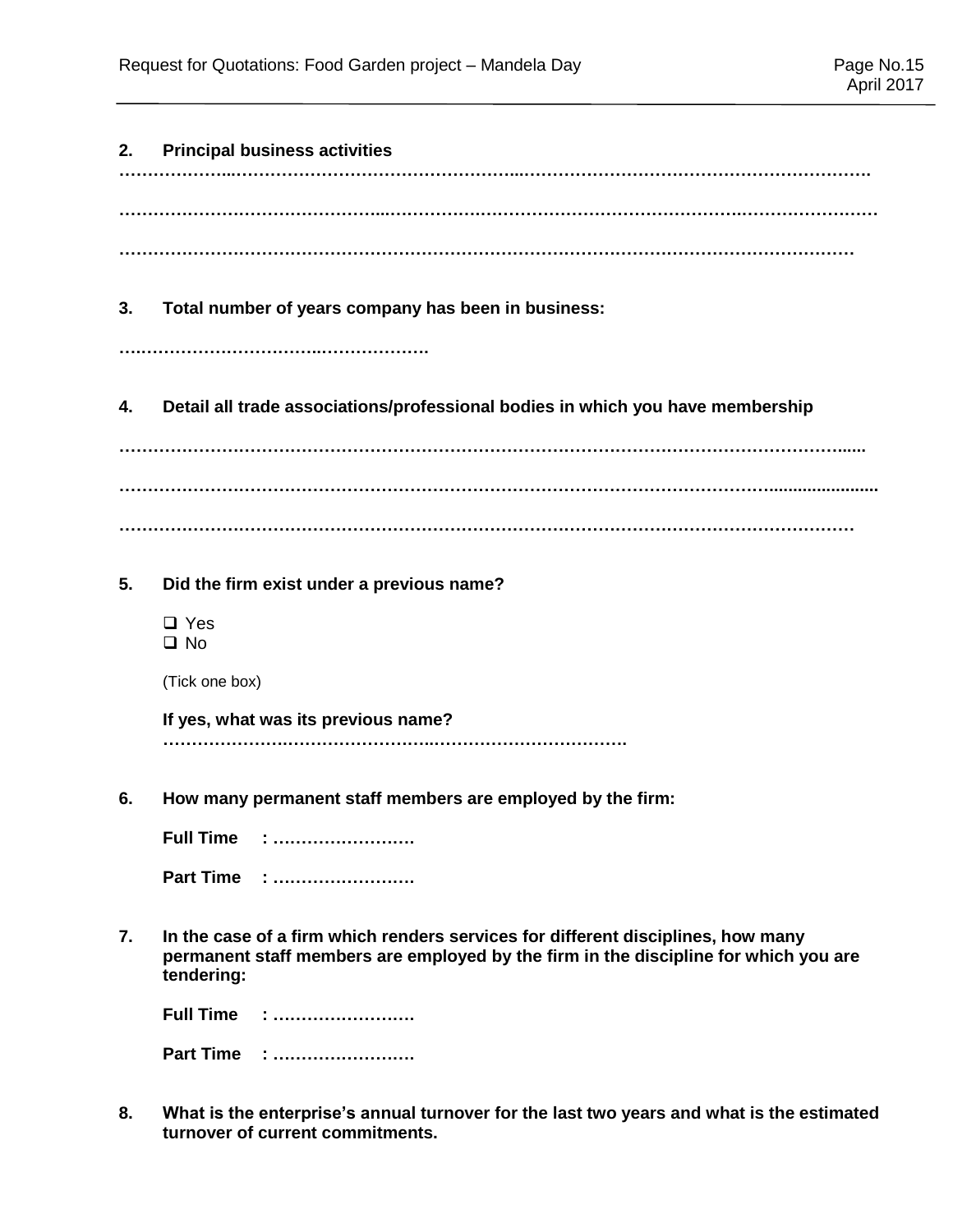| R | Year |
|---|------|
| R | Year |
| R | Year |

**9. List all contracts which your company is engaged in and have not yet completed:**

| <b>CONTRACT</b><br><b>DESCRIPTION</b> | <b>LOCATION</b> | <b>COMPANY/</b><br><b>EMPLOYER</b> | <b>PROJECT</b><br><b>VALUE</b> | <b>ESTIMATED</b><br><b>FEES</b> | <b>EXPECTED</b><br><b>COMPLETION</b><br>(MONTH &<br>YEAR) |
|---------------------------------------|-----------------|------------------------------------|--------------------------------|---------------------------------|-----------------------------------------------------------|
|                                       |                 |                                    |                                |                                 |                                                           |
|                                       |                 |                                    |                                |                                 |                                                           |
|                                       |                 |                                    |                                |                                 |                                                           |
|                                       |                 |                                    |                                |                                 |                                                           |
|                                       |                 |                                    |                                |                                 |                                                           |
|                                       |                 |                                    |                                |                                 |                                                           |
|                                       |                 |                                    |                                |                                 |                                                           |
|                                       |                 |                                    |                                |                                 |                                                           |
|                                       |                 |                                    |                                |                                 |                                                           |
|                                       |                 |                                    |                                |                                 |                                                           |

#### **10. Banking details**

I/We hereby request and authorise you to pay any amounts which may accrue to me/us to the credit of my/our account with the mentioned bank.

I/We understand that the credit transfers hereby authorised will be processed by computer through a system known as the *"ACB Electronic Fund Transfer Service"* and

I/We also understand that no additional advice of payment will be provided by my/our bank, but details of each payment will be printed on my/our bank statement or any accompanying voucher.

This authority may be cancelled by me/us giving **30 days**' notice in writing.

**BANK : ………………………………………………………**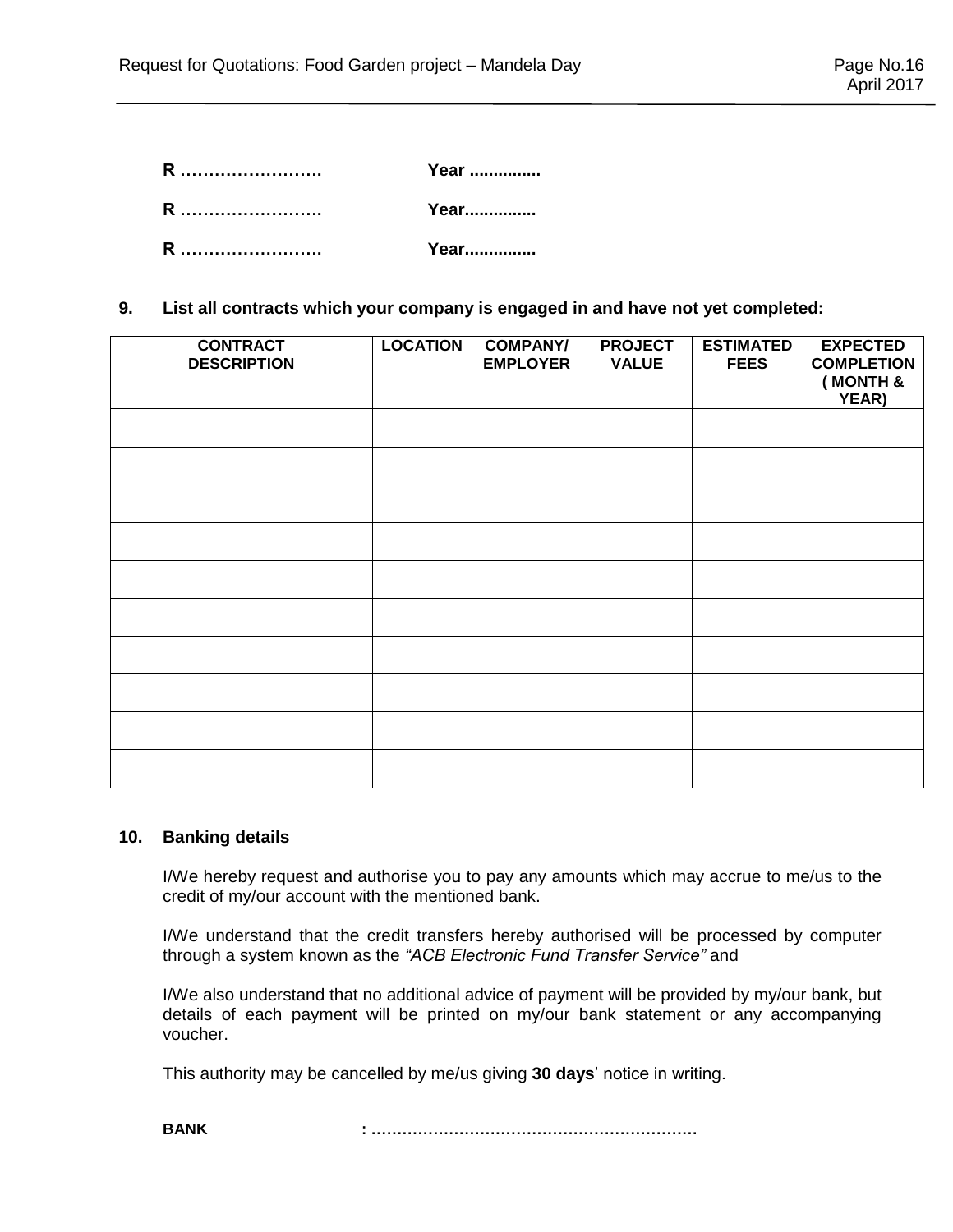| <b>BRANCH</b>                               |  |
|---------------------------------------------|--|
| <b>BRANCH CODE</b><br><b>ACCOUNT NUMBER</b> |  |
| <b>ACCOUNT HOLDER</b>                       |  |
| <b>TYPE OF ACCOUNT</b>                      |  |
| <b>CONTACT PERSON</b>                       |  |
| <b>CONTACT NUMBER</b>                       |  |

#### **PLEASE INCLUDE ORIGINAL SIGNED AND STAMPED LETTER FROM THE BANK CONFIRMING THE COMPANY'S BANKING DETAILS, PHOTOSTAT COPIES AND LETTERS BEARING ELECTRONIC SIGNATURES WILL NOT BE ACCEPTABLE.**

**The undersigned, who warrants that he/she is duly authorised to do so on behalf of the company, affirms that the information furnished in response to this request for proposal is true and correct :**

| <b>SIGNATURE</b>    |  |
|---------------------|--|
| <b>NAME IN FULL</b> |  |
| <b>CAPACITY</b>     |  |
|                     |  |
| <b>DATE</b>         |  |

### **COMPANY STAMP**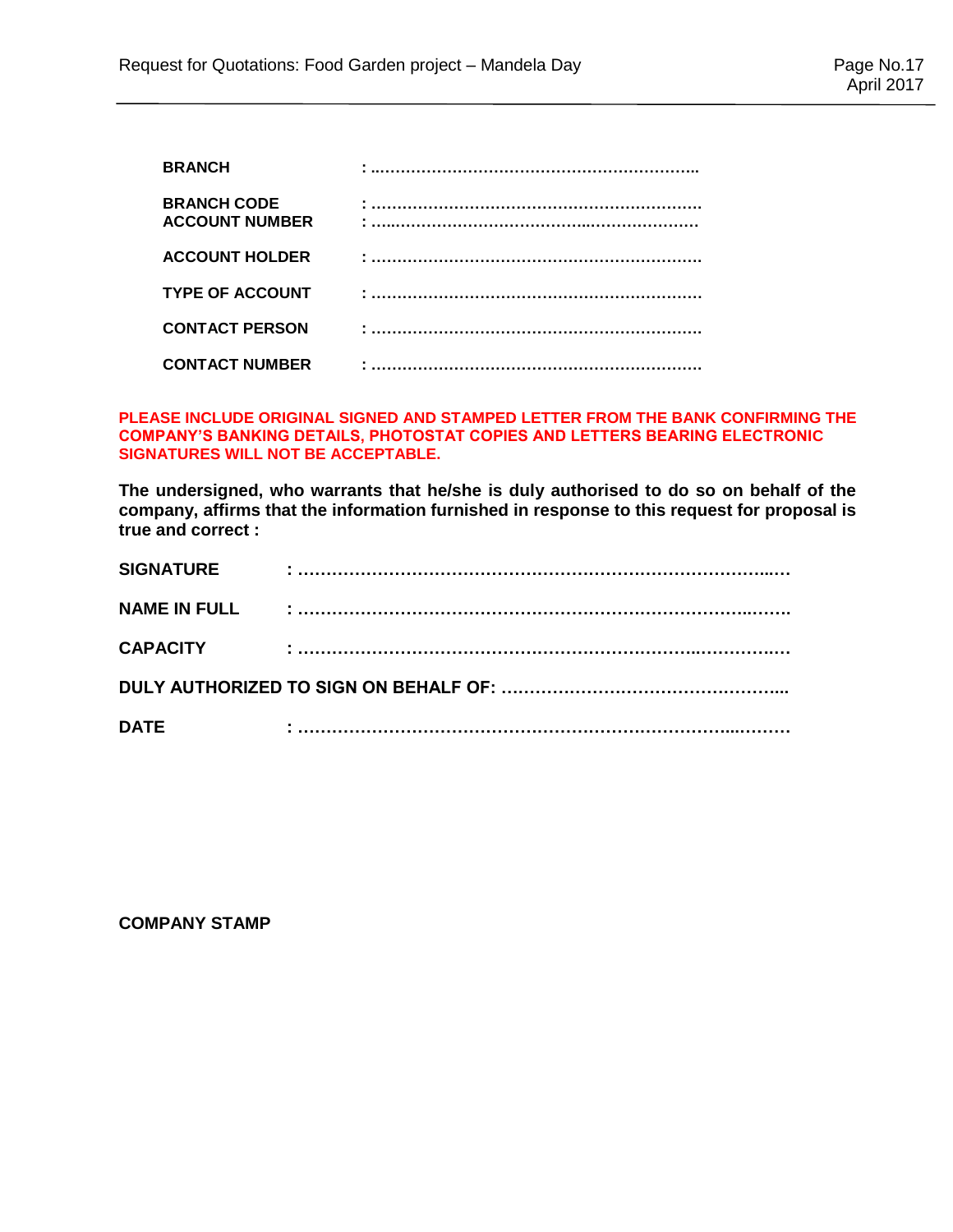# **ANNEXURE B : DECLARATION OF INTEREST**

- 1. No bid will be accepted from persons in the service of the state\*.
- 2. Any person, having a kinship with persons in the service of the state, including a blood relationship, may make an offer or offers in terms of this invitation to bid. In view of possible allegations of favouritism, should the resulting bid, or part thereof, be awarded to persons connected with or related to persons in service of the state, it is required that the bidder or their authorised representative declare their position in relation to the evaluating/adjudicating authority.
- 3. In order to give effect to the above, the following questionnaire must be completed and submitted with the bid.

| 3.1 |                                                                                                                                                                         |
|-----|-------------------------------------------------------------------------------------------------------------------------------------------------------------------------|
| 3.2 |                                                                                                                                                                         |
| 3.3 | Position occupied in the company (director, trustees, shareholder**)                                                                                                    |
|     |                                                                                                                                                                         |
| 3.4 |                                                                                                                                                                         |
| 3.5 |                                                                                                                                                                         |
| 3.6 |                                                                                                                                                                         |
| 3.7 | The names of all directors / trustees / shareholders / members, their individual identity<br>numbers and state employee numbers must be indicated in paragraph 4 below. |
|     | <b>YES/NO</b>                                                                                                                                                           |
| 3.8 | Are you presently in the service of the state*                                                                                                                          |
|     | If yes, furnish particulars                                                                                                                                             |
|     |                                                                                                                                                                         |
|     |                                                                                                                                                                         |
| 3.9 | Have you been in the service of the state for the past twelve months? YES / NO                                                                                          |
|     | If yes, furnish particulars                                                                                                                                             |
|     |                                                                                                                                                                         |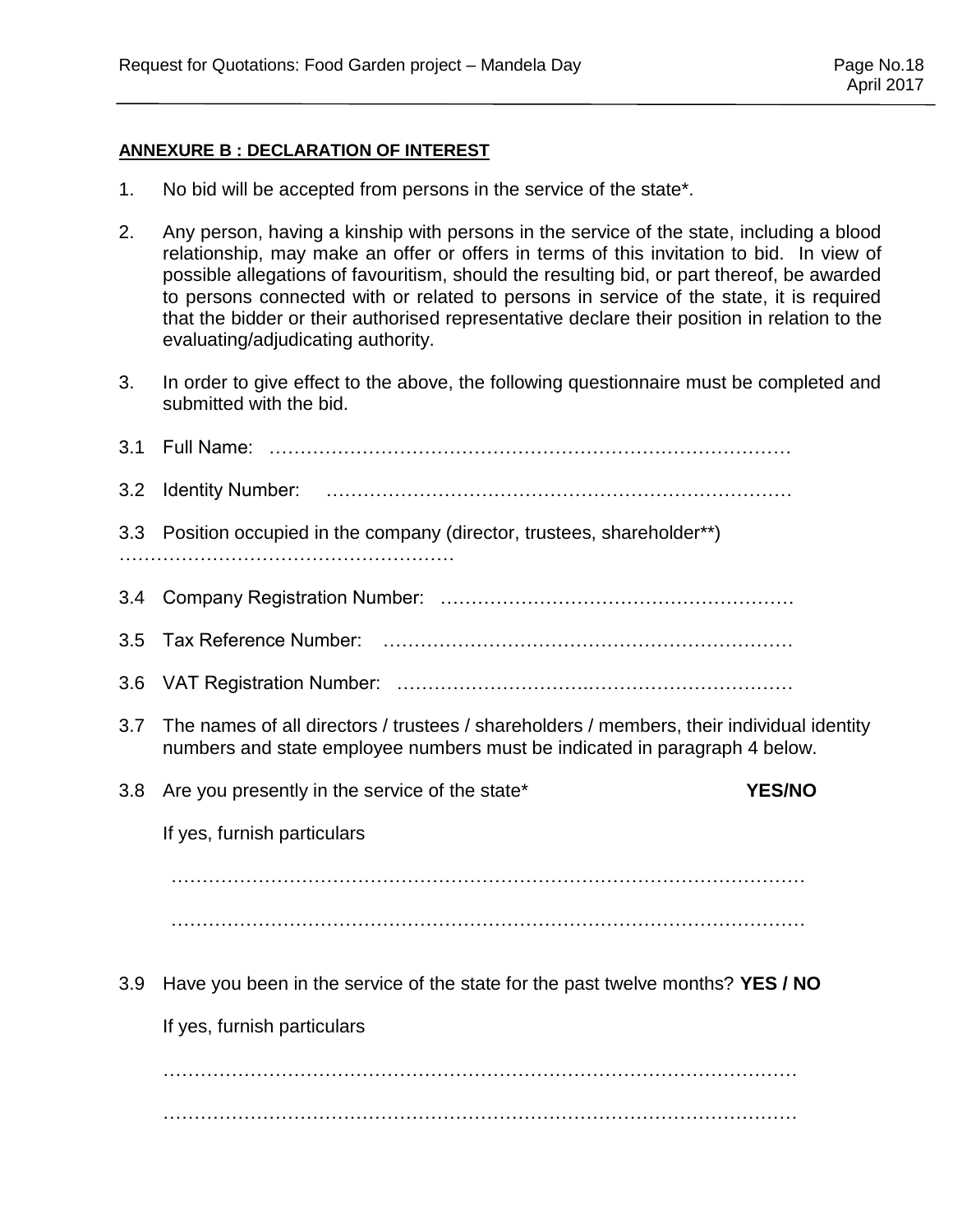3.10 Do you, have any relationship (family, friend, other) with persons in the service of the state and who may be involved with the evaluation and or adjudication of this bid?  **YES /NO** If yes, furnish particulars ………………………………………………………………………………………… ………………………………………………………………………………………… 3.11 Are you, aware of any relationship (family, friend, other) between any other bidder and any persons in the service of the state who may be involved with the evaluation and or adjudication of this bid? **YES / NO** If yes, furnish particulars ………………………………………………………………………………………… ………………………………………………………………………………………… 3.12 Are any of the company's directors, trustees, managers, principle shareholders or stakeholders in service of the state? **YES / NO** If yes, furnish particulars ………………………………………………………………………………………… ………………………………………………………………………………………… 3.13 Are any spouse, child or parent of the company's directors, trustees, managers, principle shareholders or stakeholders in service of the state? **YES / NO** If yes, furnish particulars ………………………………………………………………………………………… ………………………………………………………………………………………… 3.14 Do you or any of the directors, trustees, managers, principle shareholders or stakeholders of this company have any interest in any other related companies or businesses whether or not they are bidding for this contract? **YES / NO** If yes, furnish particulars ……………………………………………………………………………………………….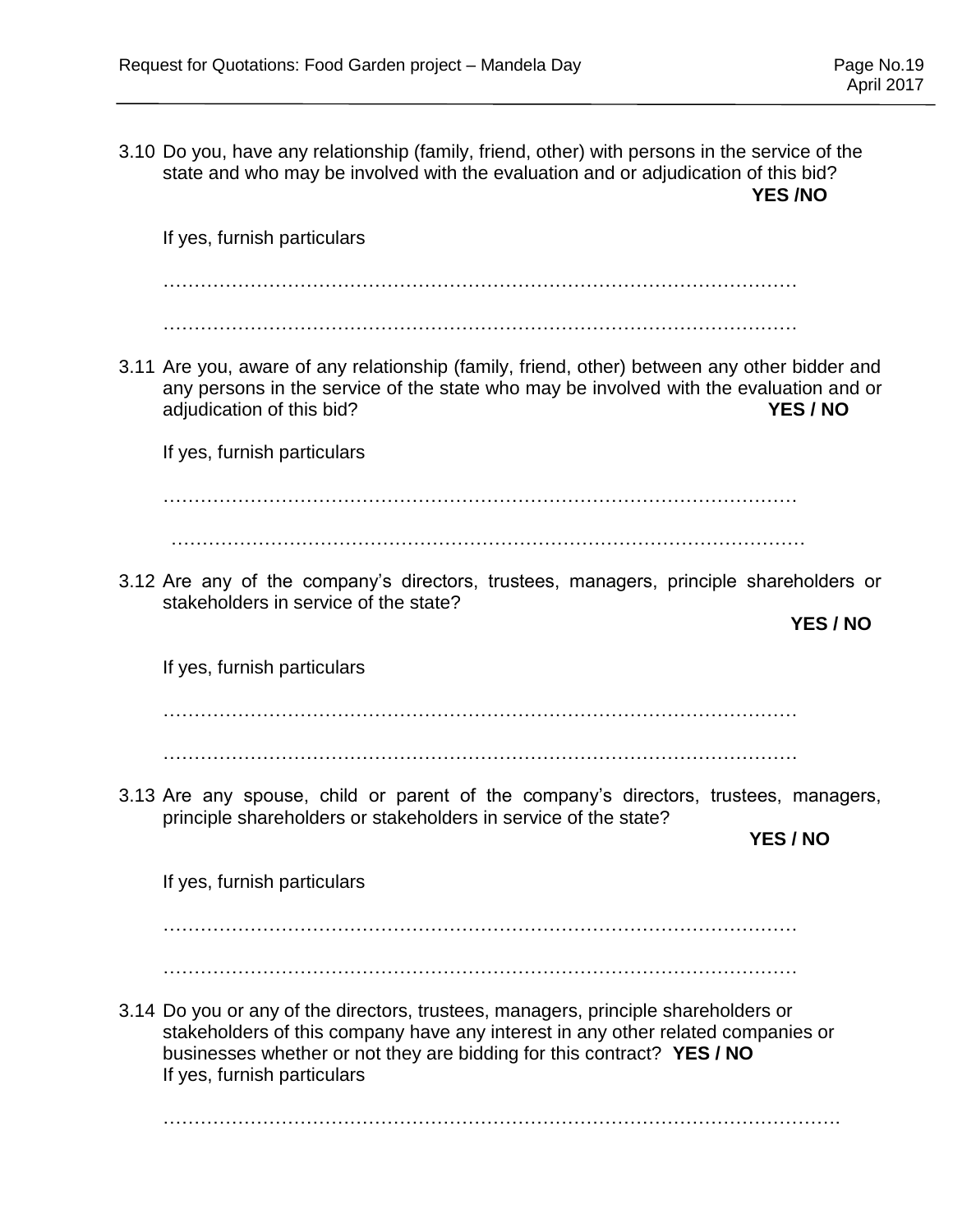……..…………………………………………………………………………………………

4. Full details of directors / trustees / members / shareholders.

| <b>FULL NAME</b> | <b>IDENTITY NUMBER</b> | <b>STATE EMPLOYEE</b><br><b>NUMBER</b> |
|------------------|------------------------|----------------------------------------|
|                  |                        |                                        |
|                  |                        |                                        |
|                  |                        |                                        |
|                  |                        |                                        |
|                  |                        |                                        |
|                  |                        |                                        |
|                  |                        |                                        |

# **CERTIFICATION**

# **I, THE UNDERSIGNED (FULL NAME**)

…………………………………………………………………...……………………

# **CERTIFY THAT THE INFORMATION FURNISHED ON THIS DECLARATION FORM IS TRUE AND CORRECT. I ACCEPT THAT, IN ADDITION TO CANCELLATION OF A CONTRACT, ACTION MAY BE TAKEN AGAINST ME SHOULD THIS DECLARATION PROVE TO BE FALSE.**

Signature **Position** 

………………………………………… …………………………………………..

……………………………………………………. …………………………………. Name of Bidder **Date** 

MSCM Regulations: "in the service of the state" means to be  $-$ 

- (a) a member of  $-$ 
	- (i) any municipal council;
	- (ii) any provincial legislature; or
	- (iii) the national Assembly or the national Council of provinces;
- (b) a member of the board of directors of any municipal entity;
- (c) an official of any municipality or municipal entity;
- (d) an employee of any national or provincial department, national or provincial public entity or constitutional institution within the meaning of the Public Finance Management Act, 1999 (Act No.1 of 1999);
- (e) a member of the accounting authority of any national or provincial public entity; or
- (f) an employee of Parliament or a provincial legislature.
- \*\* "Stakeholder' means a person who owns shares in the company and is actively involved in the management of the company or business and exercises control over the company.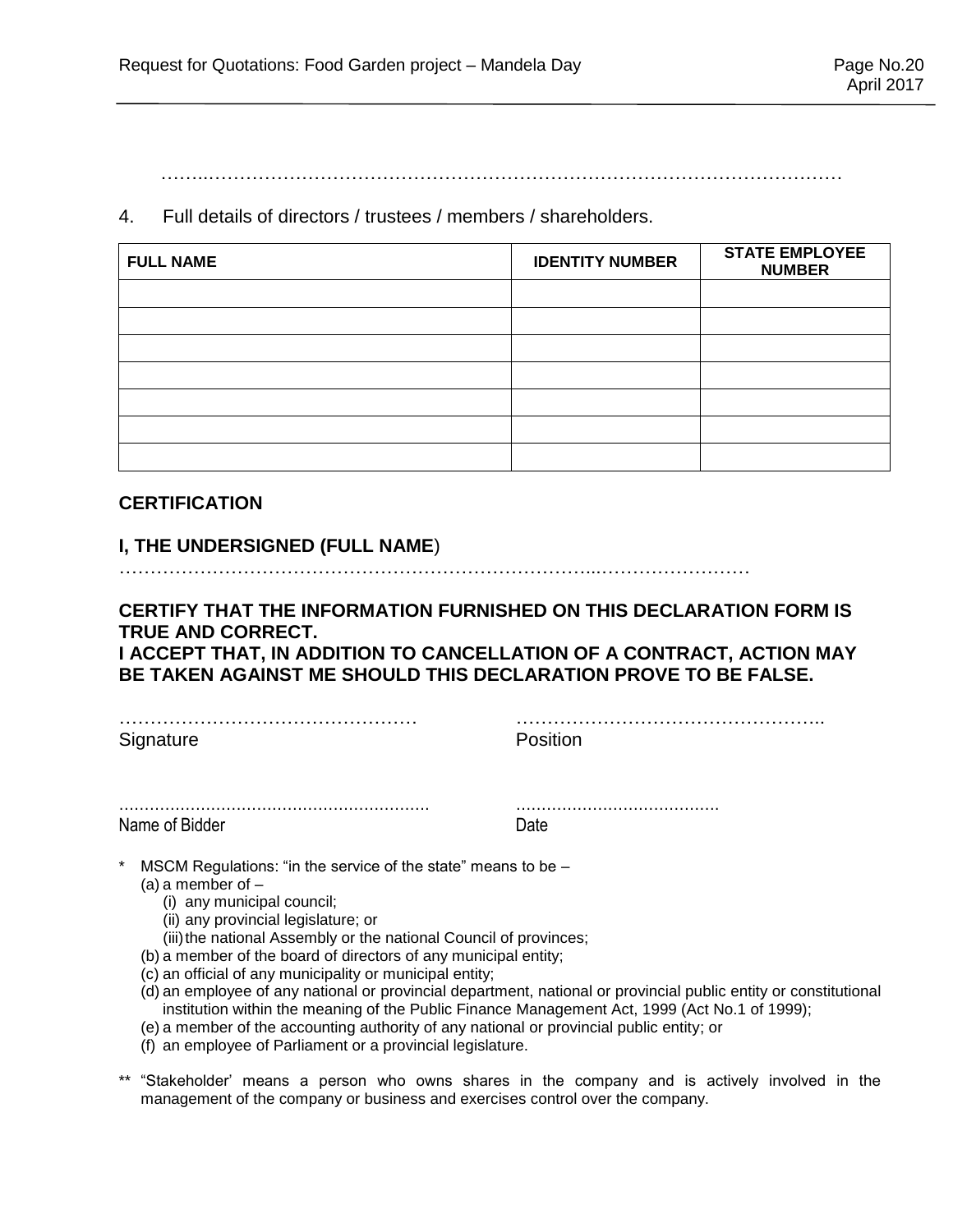#### **ANNEXURE C : DECLARATION OF BIDDER'S PAST SUPPLY CHAIN MANAGEMENT PRACTICES**

- 1 This Municipal Bidding Document must form part of all bids invited.
- 2 It serves as a declaration to be used by municipalities and municipal entities in ensuring that when goods and services are being procured, all reasonable steps are taken to combat the abuse of the supply chain management system.
- 3 The bid of any bidder may be rejected if that bidder, or any of its directors have:
	- a. abused the municipality's / municipal entity's supply chain management system or committed any improper conduct in relation to such system;
	- b. been convicted for fraud or corruption during the past five years;
	- c. willfully neglected, reneged on or failed to comply with any government, municipal or other public sector contract during the past five years; or
	- d. been listed in the Register for Tender Defaulters in terms of section 29 of the Prevention and Combating of Corrupt Activities Act (No 12 of 2004).
- 4 In order to give effect to the above, the following questionnaire must be completed and submitted with the bid.

| <b>Item</b> | Question                                                                                                                                                                                                                                                                                                                                                                                                                                          | Yes | <b>No</b> |
|-------------|---------------------------------------------------------------------------------------------------------------------------------------------------------------------------------------------------------------------------------------------------------------------------------------------------------------------------------------------------------------------------------------------------------------------------------------------------|-----|-----------|
| 4.1         | Is the bidder or any of its directors listed on the National Treasury's database<br>as a company or person prohibited from doing business with the public<br>sector?<br>(Companies or persons who are listed on this database were informed in<br>writing of this restriction by the National Treasury after the <i>audi alteram</i><br>partem rule was applied).                                                                                 | Yes | No.       |
| 4.1.1       | If so, furnish particulars:                                                                                                                                                                                                                                                                                                                                                                                                                       |     |           |
| 4.2         | Is the bidder or any of its directors listed on the Register for Tender Defaulters<br>in terms of section 29 of the Prevention and Combating of Corrupt Activities<br>Act (No 12 of 2004)?<br>(To access this Register enter the National Treasury's website,<br>www.treasury.gov.za, click on the icon "Register for Tender Defaulters"<br>or submit your written request for a hard copy of the Register to<br>facsimile number (012) 3265445). | Yes | No        |
| 4.2.1       | If so, furnish particulars:                                                                                                                                                                                                                                                                                                                                                                                                                       |     |           |
| <b>Item</b> | Question                                                                                                                                                                                                                                                                                                                                                                                                                                          | Yes | No        |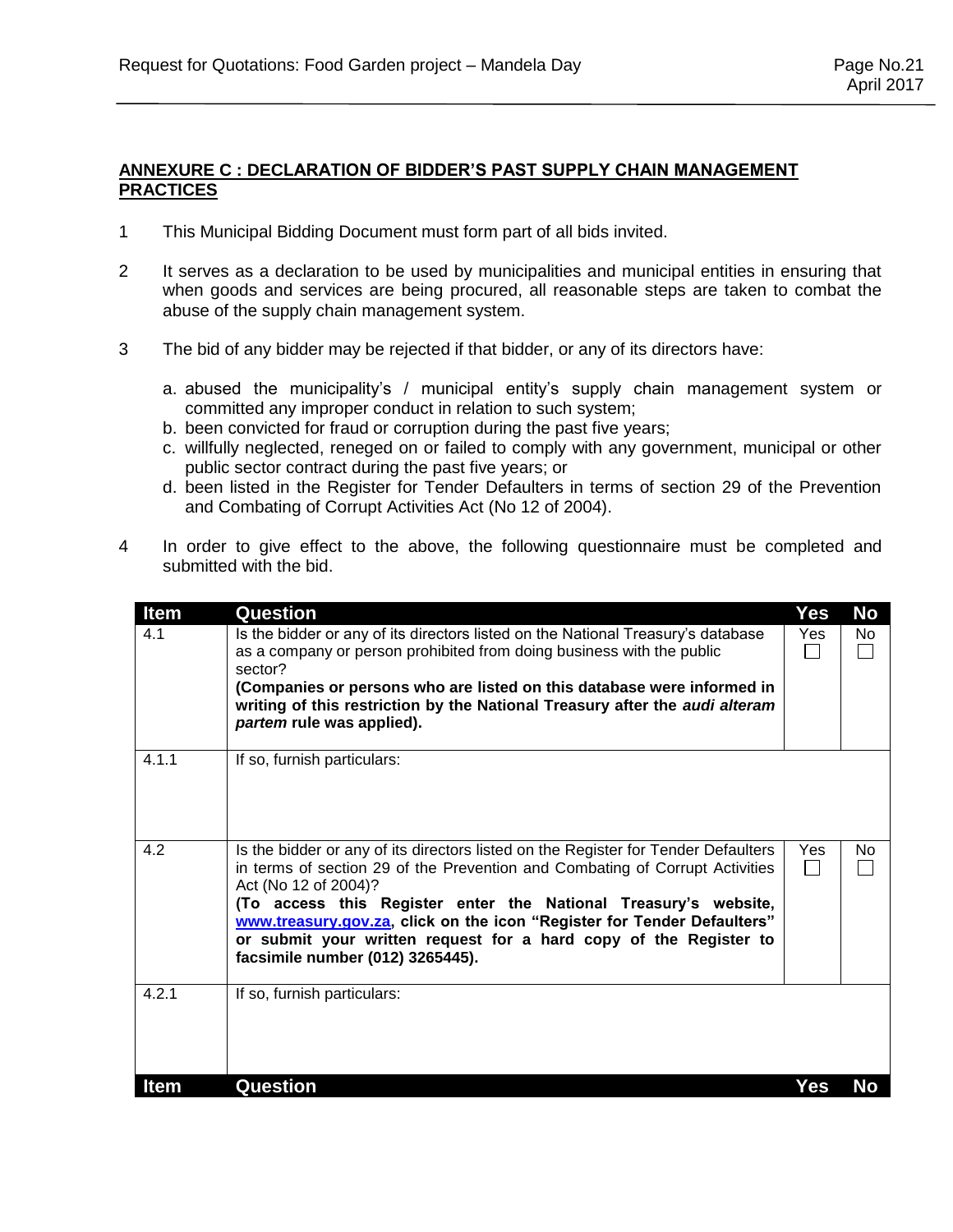| 4.3   | Was the bidder or any of its directors convicted by a court of law (including a<br>court of law outside the Republic of South Africa) for fraud or corruption during<br>the past five years? | Yes | No |
|-------|----------------------------------------------------------------------------------------------------------------------------------------------------------------------------------------------|-----|----|
| 4.3.1 | If so, furnish particulars:                                                                                                                                                                  |     |    |

| 4.4   | Does the bidder or any of its directors owe any municipal rates and taxes or<br>municipal charges to the municipality / municipal entity, or to any other<br>municipality / municipal entity, that is in arrears for more than three months? | Yes | No |
|-------|----------------------------------------------------------------------------------------------------------------------------------------------------------------------------------------------------------------------------------------------|-----|----|
| 4.4.1 | If so, furnish particulars:                                                                                                                                                                                                                  |     |    |
| 4.5   | Was any contract between the bidder and the municipality / municipal entity or<br>any other organ of state terminated during the past five years on account of<br>failure to perform on or comply with the contract?                         | Yes | No |
| 4.7.1 | If so, furnish particulars:                                                                                                                                                                                                                  |     |    |

# **CERTIFICATION**

# **I, THE UNDERSIGNED (FULL NAME**)

…………………………………………………………………...……………………

**CERTIFY THAT THE INFORMATION FURNISHED ON THIS DECLARATION FORM IS TRUE AND CORRECT.** 

# **I ACCEPT THAT, IN ADDITION TO CANCELLATION OF A CONTRACT, ACTION MAY BE TAKEN AGAINST ME SHOULD THIS DECLARATION PROVE TO BE FALSE.**

……………………………………………………..………………………………………………..….. Signature **Position** 

| Name of Bidder |  |
|----------------|--|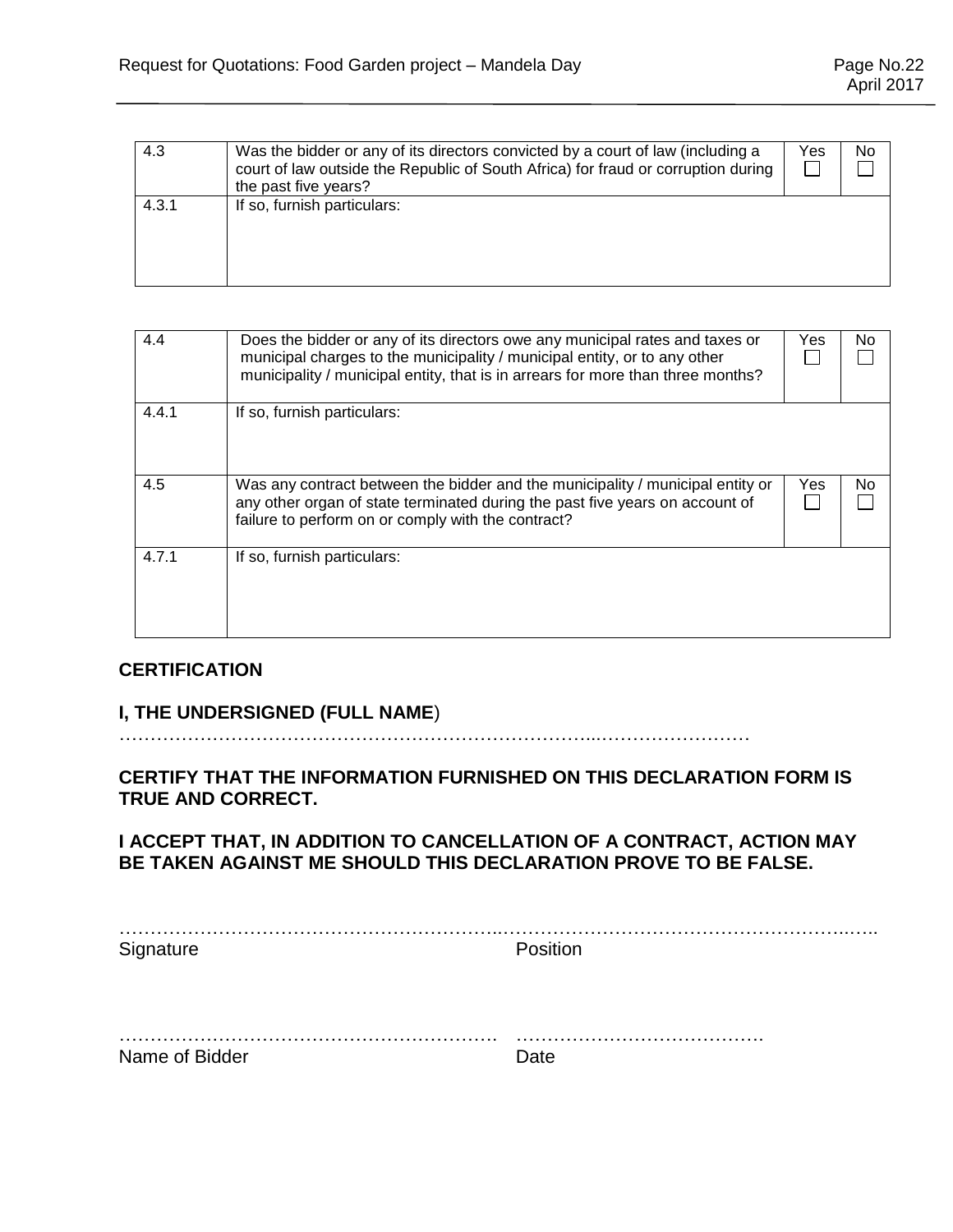# **ANNEXURE D : PARTICULARS OF CONTRACTS AWARDED BY AN ORGAN OF STATE\*\*\* DURING THE LAST 5 YEARS**

| <b>EMPLOYER</b> | <b>CONSULTING</b><br><b>ENGINEER</b> | <b>NATURE OF WORK</b> | <b>VALUE OF</b><br><b>WORK</b> | <b>YEAR</b><br><b>COMPLETED</b> |
|-----------------|--------------------------------------|-----------------------|--------------------------------|---------------------------------|
|                 |                                      |                       |                                |                                 |
|                 |                                      |                       |                                |                                 |
|                 |                                      |                       |                                |                                 |
|                 |                                      |                       |                                |                                 |
|                 |                                      |                       |                                |                                 |
|                 |                                      |                       |                                |                                 |
|                 |                                      |                       |                                |                                 |
|                 |                                      |                       |                                |                                 |
|                 |                                      |                       |                                |                                 |
|                 |                                      |                       |                                |                                 |
|                 |                                      |                       |                                |                                 |
|                 |                                      |                       |                                |                                 |
|                 |                                      |                       |                                |                                 |
|                 |                                      |                       |                                |                                 |
|                 |                                      |                       |                                |                                 |
|                 |                                      |                       |                                |                                 |
|                 |                                      |                       |                                |                                 |

(In the event of insufficient space, kindly attach documentation)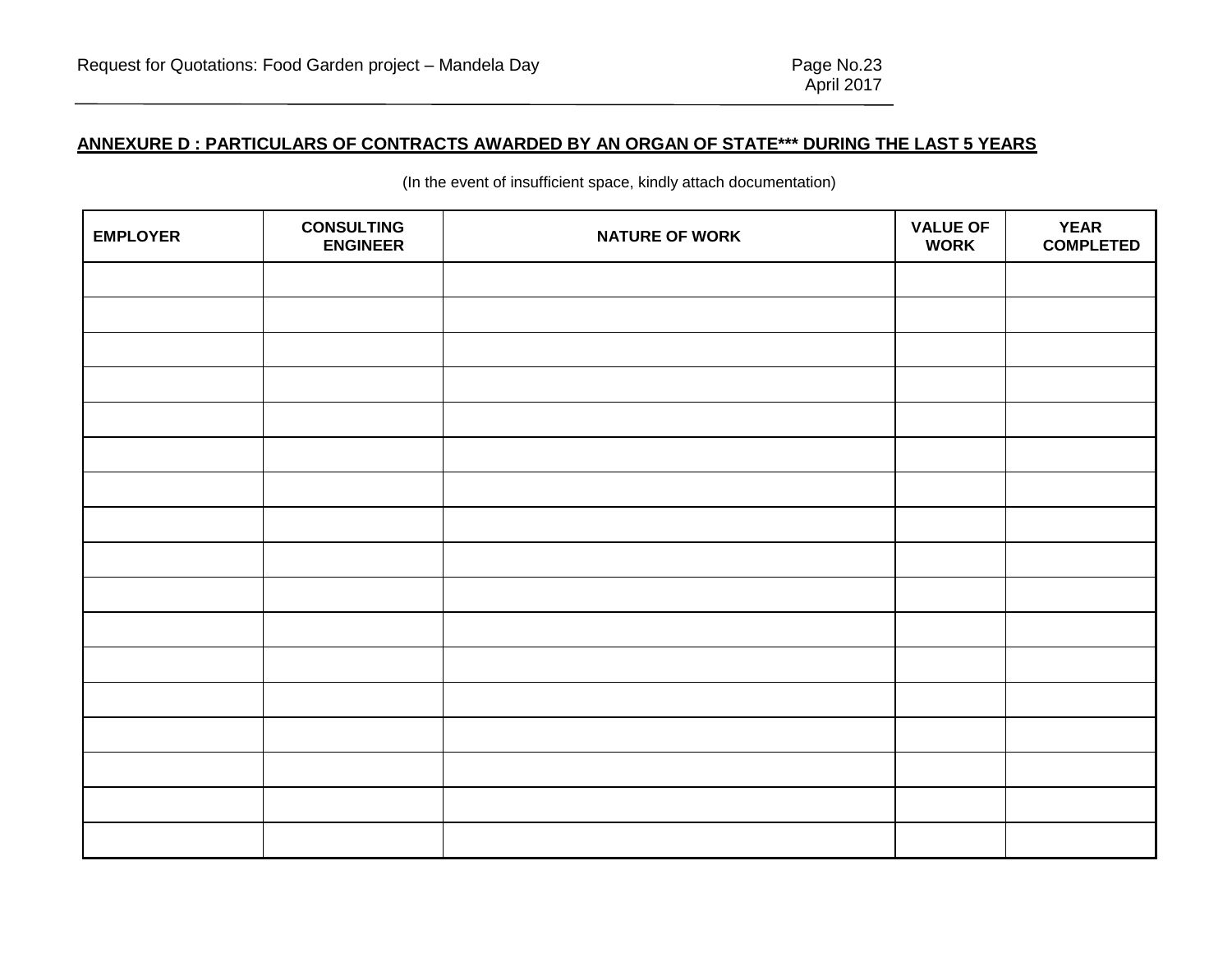# ANNEXURE D : PARTICULARS OF CONTRACTS AWARDED BY AN ORGAN OF STATE\*\*\* DURING THE LAST 5 YEARS cont.

| <b>CLIENT</b> | <b>SERVICE PROVIDER</b> | <b>NATURE OF WORK</b> | <b>VALUE OF</b><br><b>WORK</b> | <b>YEAR</b><br><b>COMPLETED</b> |
|---------------|-------------------------|-----------------------|--------------------------------|---------------------------------|
|               |                         |                       |                                |                                 |
|               |                         |                       |                                |                                 |
|               |                         |                       |                                |                                 |
|               |                         |                       |                                |                                 |
|               |                         |                       |                                |                                 |
|               |                         |                       |                                |                                 |
|               |                         |                       |                                |                                 |

#### **\*\*\* Organ of State means-**

- a) a national or provincial department:
- $\triangleleft$ b) a municipality;
- c) a constitutional institution defined in the Public Finance Management Act, 1999 (Act No. 1 of 1999);
- d) Parliament;
- e) a provincial legislature;
- f) any other institution or category of institutions included in the definition of "organ of state" in section 239 of the Constitution and recognised by the [Minister](javascript:void(0);) by notice in the *Government Gazette* as an institution or category of institutions to which [this Act](javascript:void(0);) applies

…………………………………………………….. .……………………………………………………..…….. Signature **Position** 

*(of person authorised to sign on behalf of the organisation)*

……………………………………………………. ………………………………….

Name of Bidder **Date** Date of Bidder **Date of Bidder Date of Bidder Date of Bidder Date of Bidder Date of Bidder**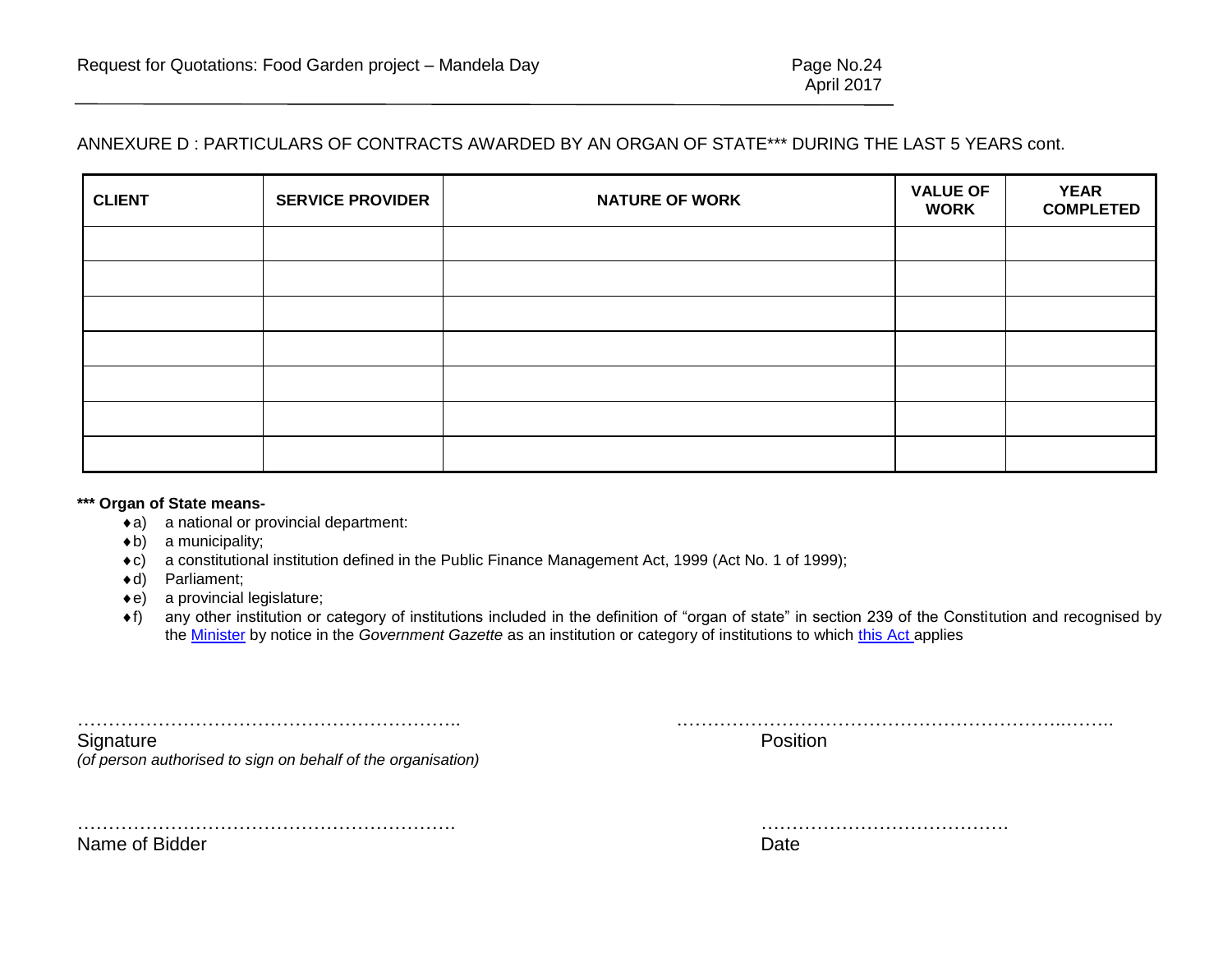# **ANNEXURE E : CERTIFICATE OF INDEPENDENT BID DETERMINATION**

I, the undersigned, in submitting the accompanying bid:

# *Food Garden Projects*

in response to the invitation for the bid made by:

# *Johannesburg Development Agency*

do hereby make the following statements that I certify to be true and complete in every respect:

I certify, on behalf of:

(Name of Bidder)

\_\_\_\_\_\_\_\_\_\_\_\_\_\_\_\_\_\_\_\_\_\_\_\_\_\_\_\_\_\_\_\_\_\_\_\_\_\_\_\_\_\_\_\_\_\_\_\_\_\_\_\_\_\_\_\_\_\_\_\_\_\_\_\_\_\_\_\_\_\_\_\_\_\_\_\_\_\_\_\_\_that:

- 1. I have read and I understand the contents of this Certificate;
- 2. I understand that the accompanying bid will be disqualified if this Certificate is found not to be true and complete in every respect;
- 3. I am authorized by the bidder to sign this Certificate, and to submit the accompanying bid, on behalf of the bidder;
- 4. Each person whose signature appears on the accompanying bid has been authorized by the bidder to determine the terms of, and to sign, the bid, on behalf of the bidder;
- 5. For the purposes of this Certificate and the accompanying bid, I understand that the word "competitor" shall include any individual or organization, other than the bidder, whether or not affiliated with the bidder, who:
	- (a) has been requested to submit a bid in response to this bid invitation;
	- (b) could potentially submit a bid in response to this bid invitation, based on their qualifications, abilities or experience; and
	- (c) provides the same goods and services as the bidder and/or is in the same line of business as the bidder
- 6. The bidder has arrived at the accompanying bid independently from, and without consultation, communication, agreement or arrangement with any competitor. However communication between partners in a joint venture or consortium will not be construed as collusive bidding.
- 7. In particular, without limiting the generality of paragraph 6 above, there has been no consultation, communication, agreement or arrangement with any competitor regarding:
	- (a) prices;
	- (b) geographical area where product or service will be rendered (market allocation);
	- (c) methods, factors or formulas used to calculate prices;
	- (d) the intention or decision to submit or not to submit a bid;
	- (e) the submission of a bid which does not meet the specifications and conditions of the bid; or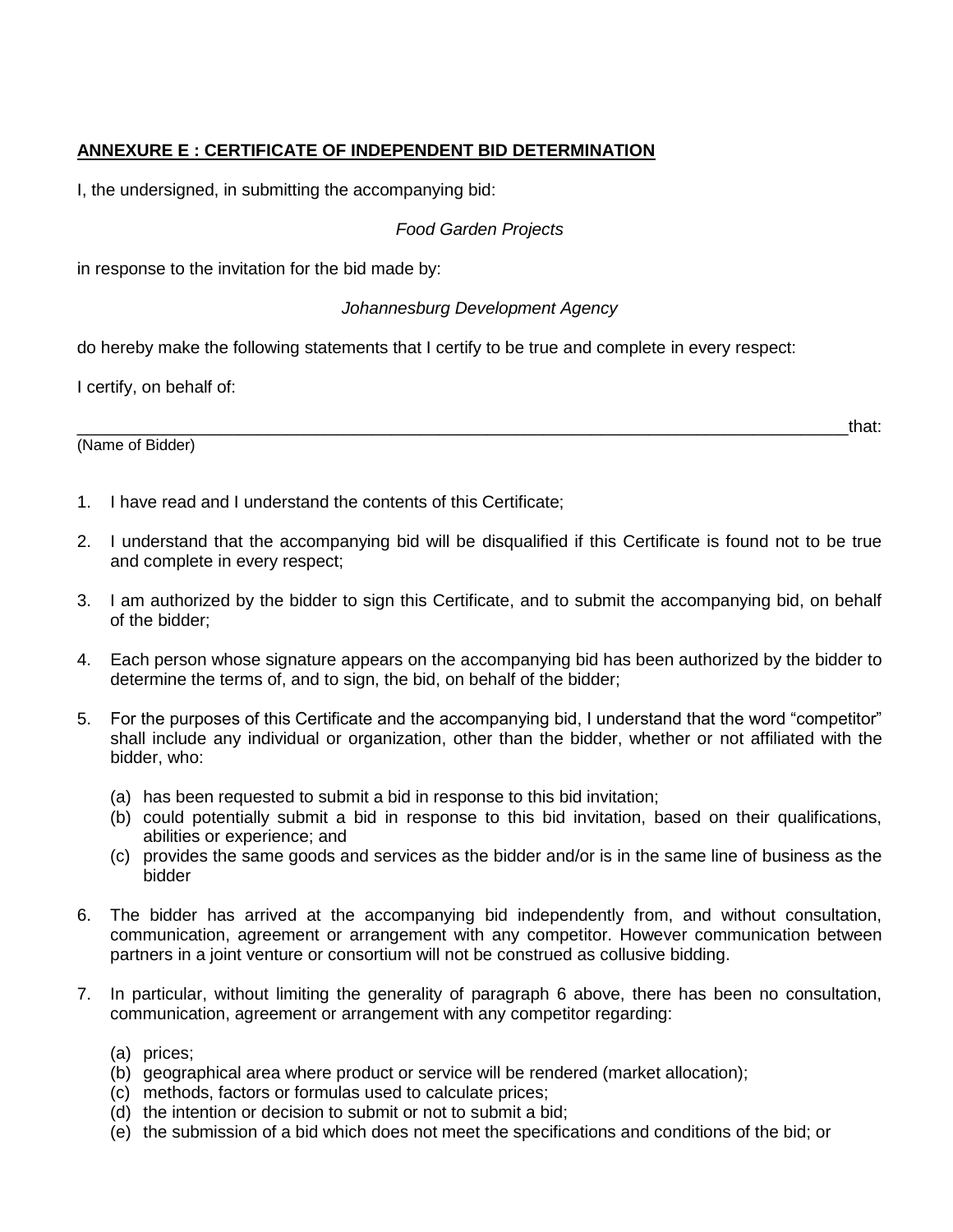- (f) bidding with the intention not to win the bid.
- 8. In addition, there have been no consultations, communications, agreements or arrangements with any competitor regarding the quality, quantity, specifications and conditions or delivery particulars of the products or services to which this bid invitation relates.
- 9. The terms of the accompanying bid have not been, and will not be, disclosed by the bidder, directly or indirectly, to any competitor, prior to the date and time of the official bid opening or of the awarding of the contract.
- 10. I am aware that, in addition and without prejudice to any other remedy provided to combat any restrictive practices related to bids and contracts, bids that are suspicious will be reported to the Competition Commission for investigation and possible imposition of administrative penalties in terms of section 59 of the Competition Act No. 89 of 1998 and or may be reported to the National Prosecuting Authority (NPA) for criminal investigation and or may be restricted from conducting business with the public sector for a period not exceeding ten (10) years in terms of the Prevention and Combating of Corrupt Activities Act No. 12 of 2004 or any other applicable legislation.

| Signature      | Position  |
|----------------|-----------|
|                |           |
| Name of Bidder | .<br>Date |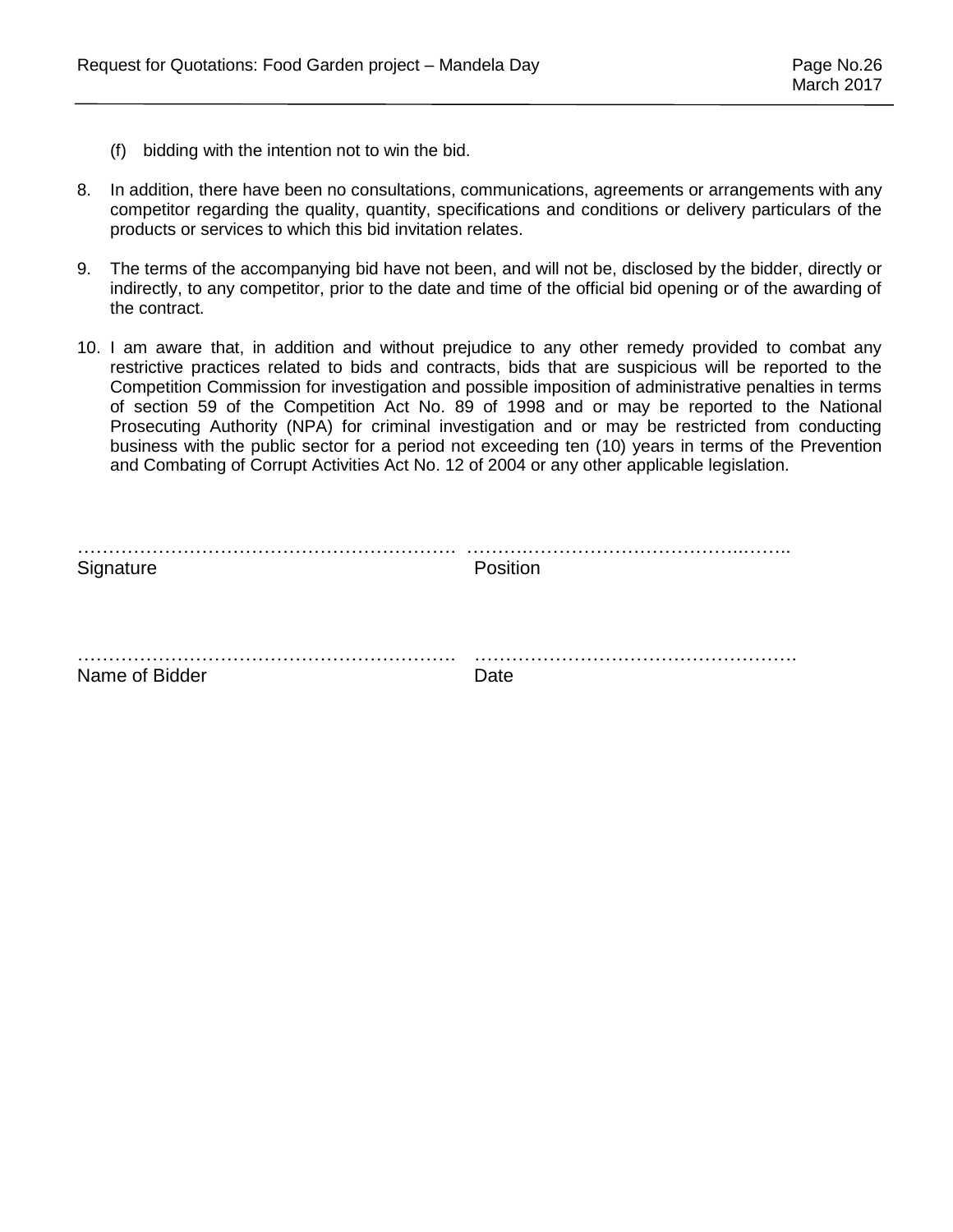# **The following conditions will apply:**

- A copy of a valid Tax Clearance Certificate and / or Tax Pin Number must be submitted. Bidder's whose tax matters are not in order with the South African Receiver of Revenue will be disqualified
- An original and valid BBBEE status level verification certificate or a certified copy thereof must be submitted.
- **An EME must submit a sworn affidavit confirming the following :** 
	- **Annual turnover revenue of R10 million or less; and**
	- **Level of black ownership**

**Any misrepresentations in terms of the above constitutes a criminal offence as set out in the B-BBEE Act as amended**

- A copy of the bidder's current municipal account in the name of the bidder or alternatively in the names of the directors / partners of the bidding entity must be submitted.
- $\bullet$  Price(s) quoted must be valid for at least thirty (30) days from date of your offer.
- Price(s) quoted must be firm and must be exclusive of VAT.
- If the price quoted is above R 30 000 (inclusive of VAT), the quotation will be evaluated in terms of the 80/20 preference point system as prescribed in the Preferential Procurement Framework Act (No. 5 of 2000).

# **Failure to comply with these conditions may invalidate your offer.**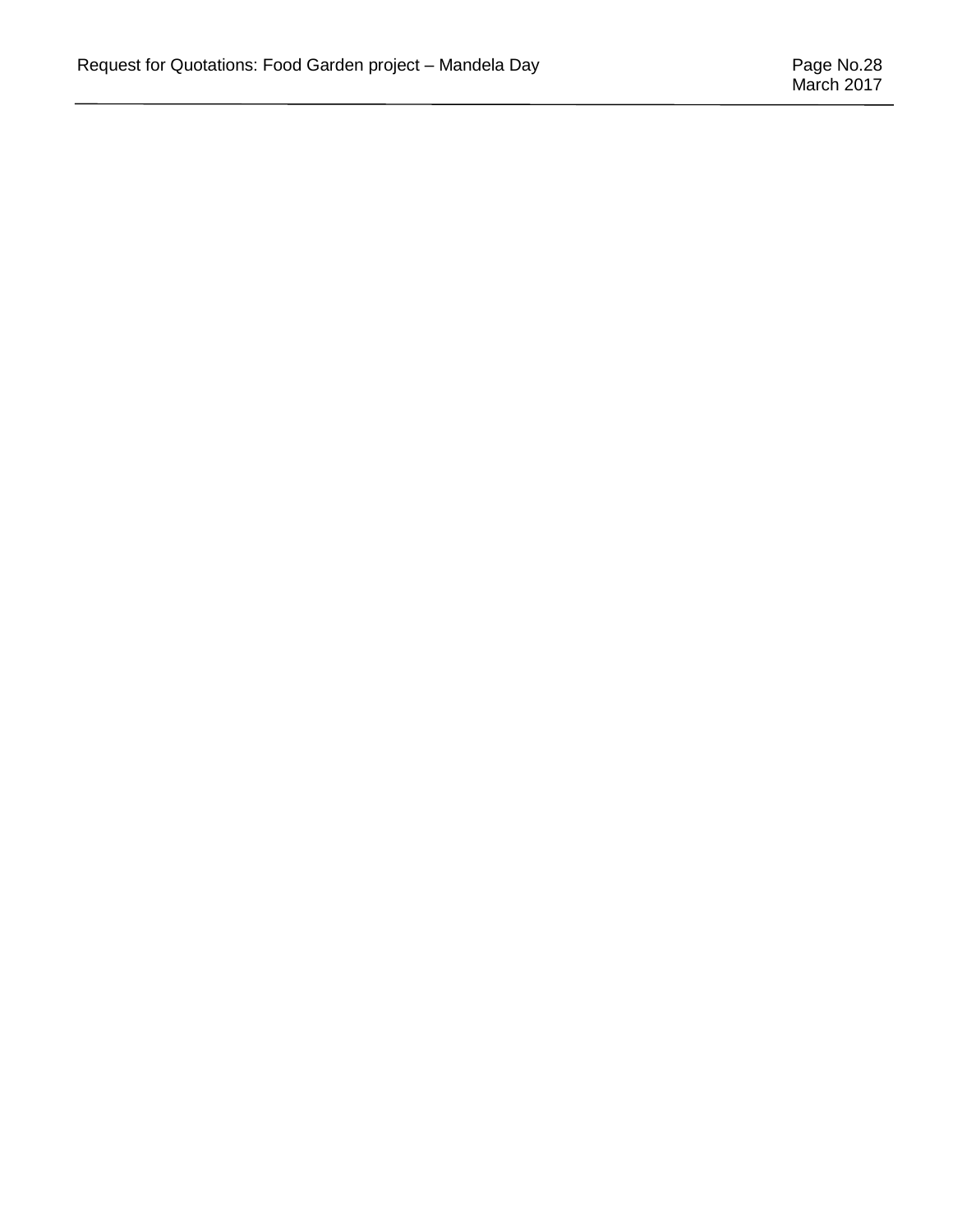# **ANNEXURE A : BUSINESS DECLARATION**

**Contract Contract** 

| <b>Name of Company</b>           |                                                                                                                                                                                                                                                                                                                                                                                                                                                                                                                                                       |
|----------------------------------|-------------------------------------------------------------------------------------------------------------------------------------------------------------------------------------------------------------------------------------------------------------------------------------------------------------------------------------------------------------------------------------------------------------------------------------------------------------------------------------------------------------------------------------------------------|
| <b>Contact Person</b>            | $\begin{array}{l} \rule{0mm}{2mm} \begin{array}{l} \rule{0mm}{2mm} \rule{0mm}{2mm} \rule{0mm}{2mm} \rule{0mm}{2mm} \rule{0mm}{2mm} \rule{0mm}{2mm} \rule{0mm}{2mm} \rule{0mm}{2mm} \end{array} \end{array} \begin{array}{ll} \rule{0mm}{2mm} \rule{0mm}{2mm} \rule{0mm}{2mm} \rule{0mm}{2mm} \rule{0mm}{2mm} \rule{0mm}{2mm} \rule{0mm}{2mm} \end{array} \begin{array}{l} \rule{0mm}{2mm} \rule{0mm}{2mm} \rule{0mm}{2mm} \rule{0mm}{$                                                                                                                |
| <b>Postal Address</b>            |                                                                                                                                                                                                                                                                                                                                                                                                                                                                                                                                                       |
|                                  |                                                                                                                                                                                                                                                                                                                                                                                                                                                                                                                                                       |
| <b>Physical Address</b>          |                                                                                                                                                                                                                                                                                                                                                                                                                                                                                                                                                       |
|                                  |                                                                                                                                                                                                                                                                                                                                                                                                                                                                                                                                                       |
| <b>Telephone Number</b>          |                                                                                                                                                                                                                                                                                                                                                                                                                                                                                                                                                       |
| <b>Fax Number</b>                | $\begin{array}{l} \begin{array}{l} \begin{array}{l} \begin{array}{l} \end{array} \end{array} \end{array} \end{array} \end{array} \end{array} \end{array} \begin{array}{l} \begin{array}{l} \begin{array}{l} \end{array} \end{array} \end{array} \end{array} \begin{array}{l} \begin{array}{l} \begin{array}{l} \end{array} \end{array} \end{array} \begin{array}{l} \begin{array}{l} \begin{array}{l} \end{array} \end{array} \end{array} \end{array} \begin{array}{l} \begin{array}{l} \begin{array}{l} \end{array} \end{array} \end{array} \begin{$ |
| <b>Cell Number</b>               |                                                                                                                                                                                                                                                                                                                                                                                                                                                                                                                                                       |
| <b>E-mail Address</b>            |                                                                                                                                                                                                                                                                                                                                                                                                                                                                                                                                                       |
| <b>Company/enterprise Income</b> |                                                                                                                                                                                                                                                                                                                                                                                                                                                                                                                                                       |
|                                  |                                                                                                                                                                                                                                                                                                                                                                                                                                                                                                                                                       |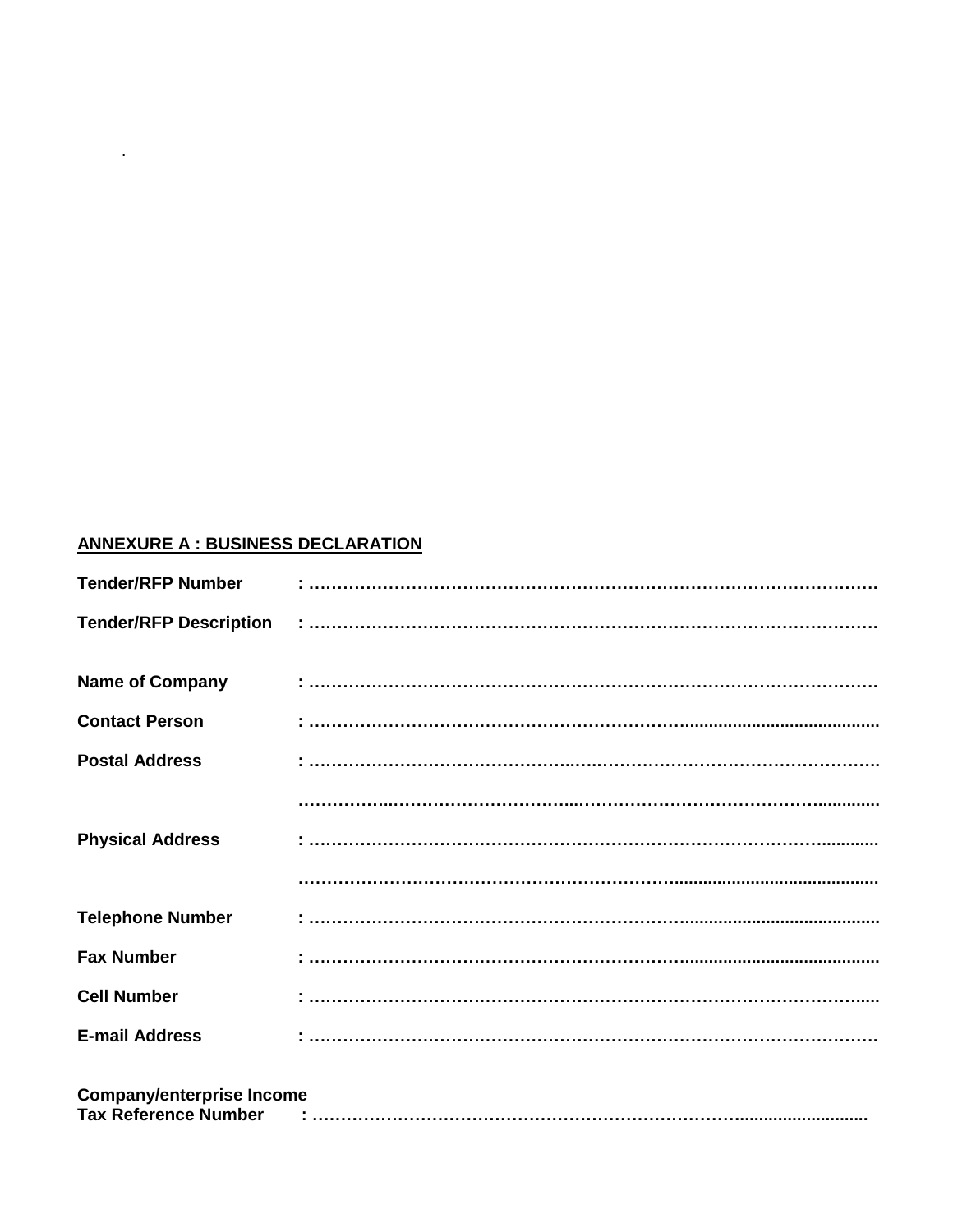(Insert personal income tax number if a one person business and personal income tax numbers of all partners if a partnership)

| 1. | Type of firm                                                                   |
|----|--------------------------------------------------------------------------------|
|    | $\Box$ Partnership                                                             |
|    | $\Box$ One person business/sole trader                                         |
|    | $\Box$ Close corporation                                                       |
|    | $\Box$ Public company                                                          |
|    | $\Box$ Private company                                                         |
| 2. | (Tick one box)<br><b>Principal business activities</b>                         |
| 3. |                                                                                |
| 4. | Detail all trade associations/professional bodies in which you have membership |
| 5. | Did the firm exist under a previous name?                                      |
|    | $\Box$ Yes<br>$\Box$ No                                                        |
|    | (Tick one box)                                                                 |
|    |                                                                                |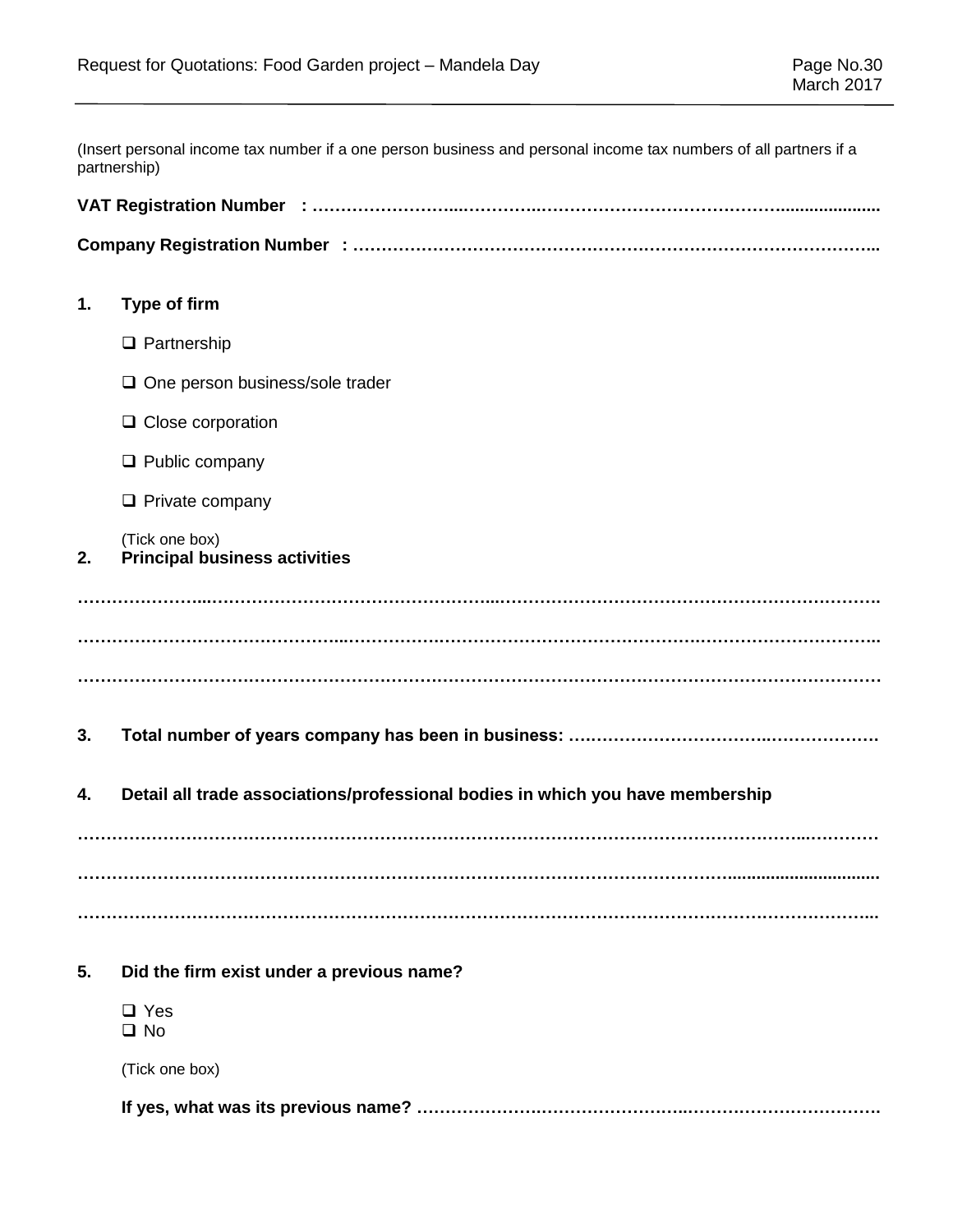**6. How many permanent staff members are employed by the firm:**

**Full Time : …………………….**

- **Part Time : …………………….**
- **7. In the case of a firm which renders services for different disciplines, how many permanent staff members are employed by the firm in the discipline for which you are tendering:**

| <b>Full Time : </b> |
|---------------------|
| Part Time :         |

**8. What is the enterprise's annual turnover for the last two years and what is the estimated turnover of current commitments.**

| R | Year |
|---|------|
| R | Year |
| R | Year |

**9. List all contracts which your company is engaged in and have not yet completed:**

| <b>CONTRACT</b><br><b>DESCRIPTION</b> | <b>LOCATION</b> | <b>COMPANY/</b><br><b>EMPLOYER</b> | <b>PROJECT</b><br><b>VALUE</b> | <b>ESTIMATED</b><br><b>FEES</b> | <b>EXPECTED</b><br><b>COMPLETION</b><br>(MONTH &<br>YEAR) |
|---------------------------------------|-----------------|------------------------------------|--------------------------------|---------------------------------|-----------------------------------------------------------|
|                                       |                 |                                    |                                |                                 |                                                           |
|                                       |                 |                                    |                                |                                 |                                                           |
|                                       |                 |                                    |                                |                                 |                                                           |
|                                       |                 |                                    |                                |                                 |                                                           |
|                                       |                 |                                    |                                |                                 |                                                           |
|                                       |                 |                                    |                                |                                 |                                                           |
|                                       |                 |                                    |                                |                                 |                                                           |
|                                       |                 |                                    |                                |                                 |                                                           |
|                                       |                 |                                    |                                |                                 |                                                           |
|                                       |                 |                                    |                                |                                 |                                                           |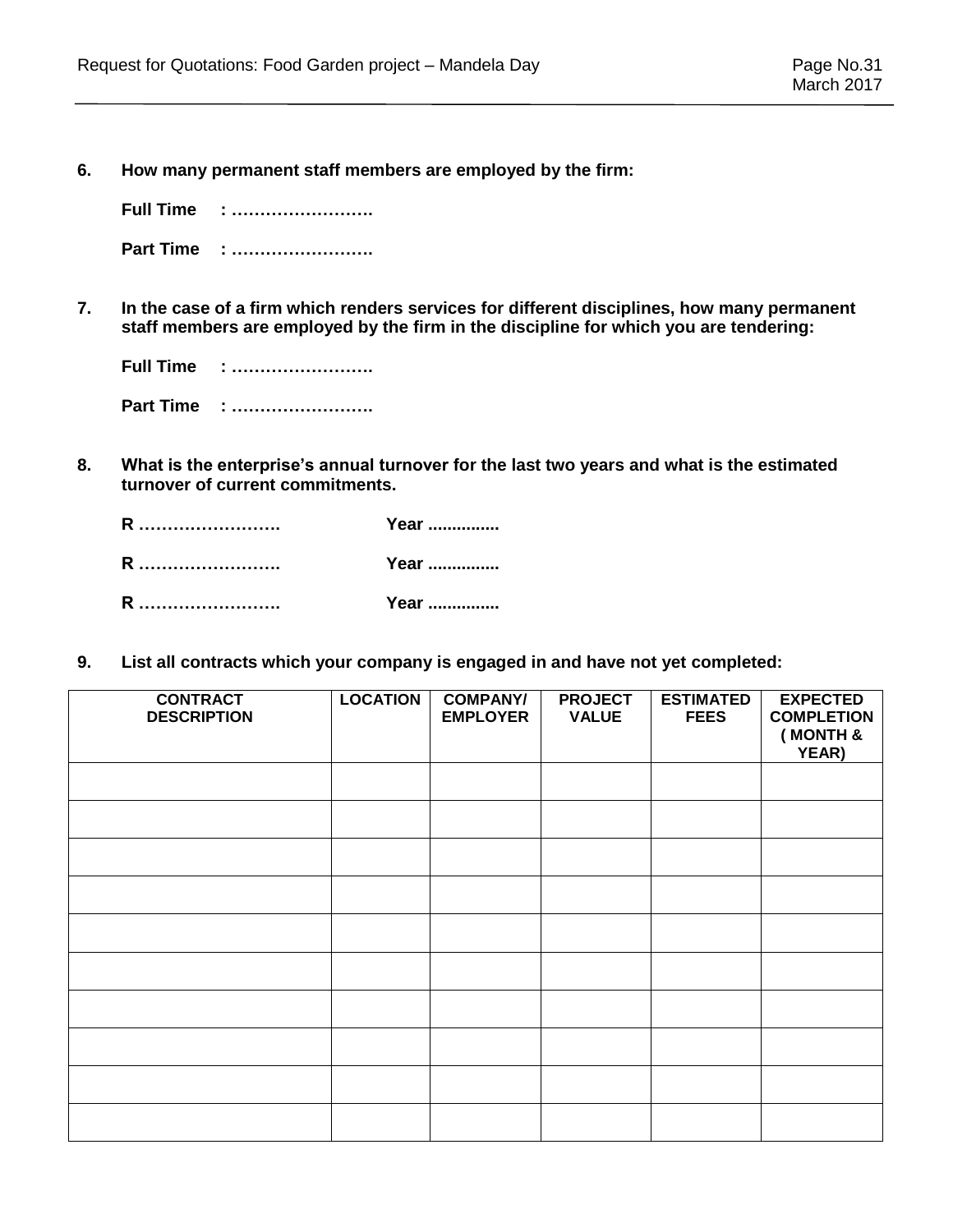#### **10. Banking details**

I/We hereby request and authorise you to pay any amounts which may accrue to me/us to the credit of my/our account with the mentioned bank.

I/We understand that the credit transfers hereby authorised will be processed by computer through a system known as the *"ACB Electronic Fund Transfer Service"* and

I/We also understand that no additional advice of payment will be provided by my/our bank, but details of each payment will be printed on my/our bank statement or any accompanying voucher.

This authority may be cancelled by me/us giving **30 days**' notice in writing.

| <b>BANK</b>                                 |  |
|---------------------------------------------|--|
| <b>BRANCH</b>                               |  |
| <b>BRANCH CODE</b><br><b>ACCOUNT NUMBER</b> |  |
| <b>ACCOUNT HOLDER</b>                       |  |
| <b>TYPE OF ACCOUNT</b>                      |  |
| <b>CONTACT PERSON</b>                       |  |
| <b>CONTACT NUMBER</b>                       |  |

**PLEASE INCLUDE ORIGINAL SIGNED AND STAMPED LETTER FROM THE BANK CONFIRMING THE COMPANY'S BANKING DETAILS, PHOTOSTAT COPIES AND LETTERS BEARING ELECTRONIC SIGNATURES WILL NOT BE ACCEPTABLE.**

**The undersigned, who warrants that he/she is duly authorised to do so on behalf of the company, affirms that the information furnished in response to this request for proposal is true and correct :**

| <b>SIGNATURE</b>    |  |
|---------------------|--|
| <b>NAME IN FULL</b> |  |
| <b>CAPACITY</b>     |  |
|                     |  |
| <b>DATE</b>         |  |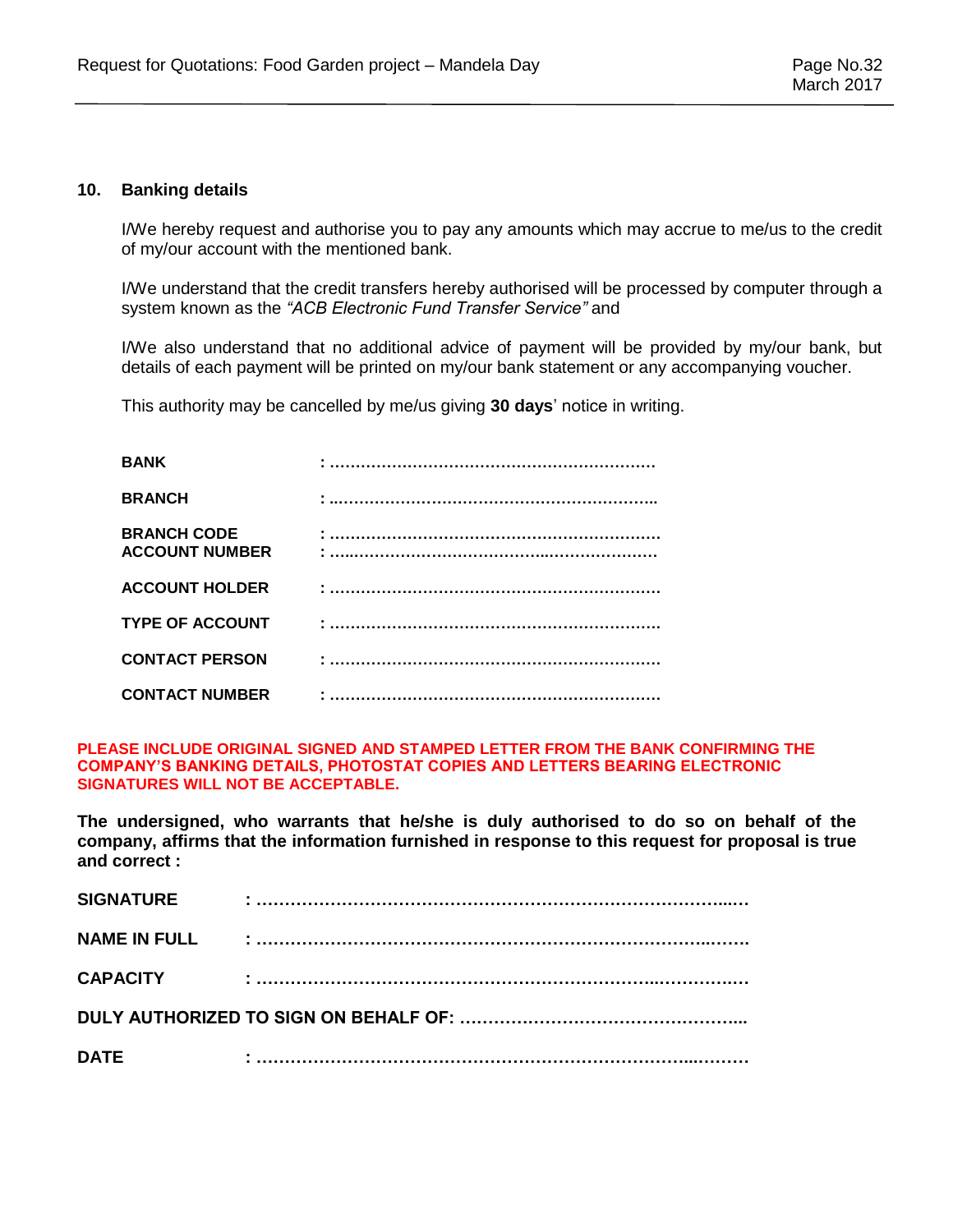# **COMPANY STAMP**

# **ANNEXURE B : DECLARATION OF INTEREST**

- 1. No bid will be accepted from persons in the service of the state\*.
- 3. Any person, having a kinship with persons in the service of the state, including a blood relationship, may make an offer or offers in terms of this invitation to bid. In view of possible allegations of favouritism, should the resulting bid, or part thereof, be awarded to persons connected with or related to persons in service of the state, it is required that the bidder or their authorised representative declare their position in relation to the evaluating/adjudicating authority.
- 3. In order to give effect to the above, the following questionnaire must be completed and submitted with the bid. 3.1 Full Name: ………………………………………………………………………… 3.2 Identity Number: ………………………………………………………………… 3.3 Position occupied in the company (director, trustees, shareholder\*\*) ……………………………………………… 3.4 Company Registration Number: ………………………………………………… 3.5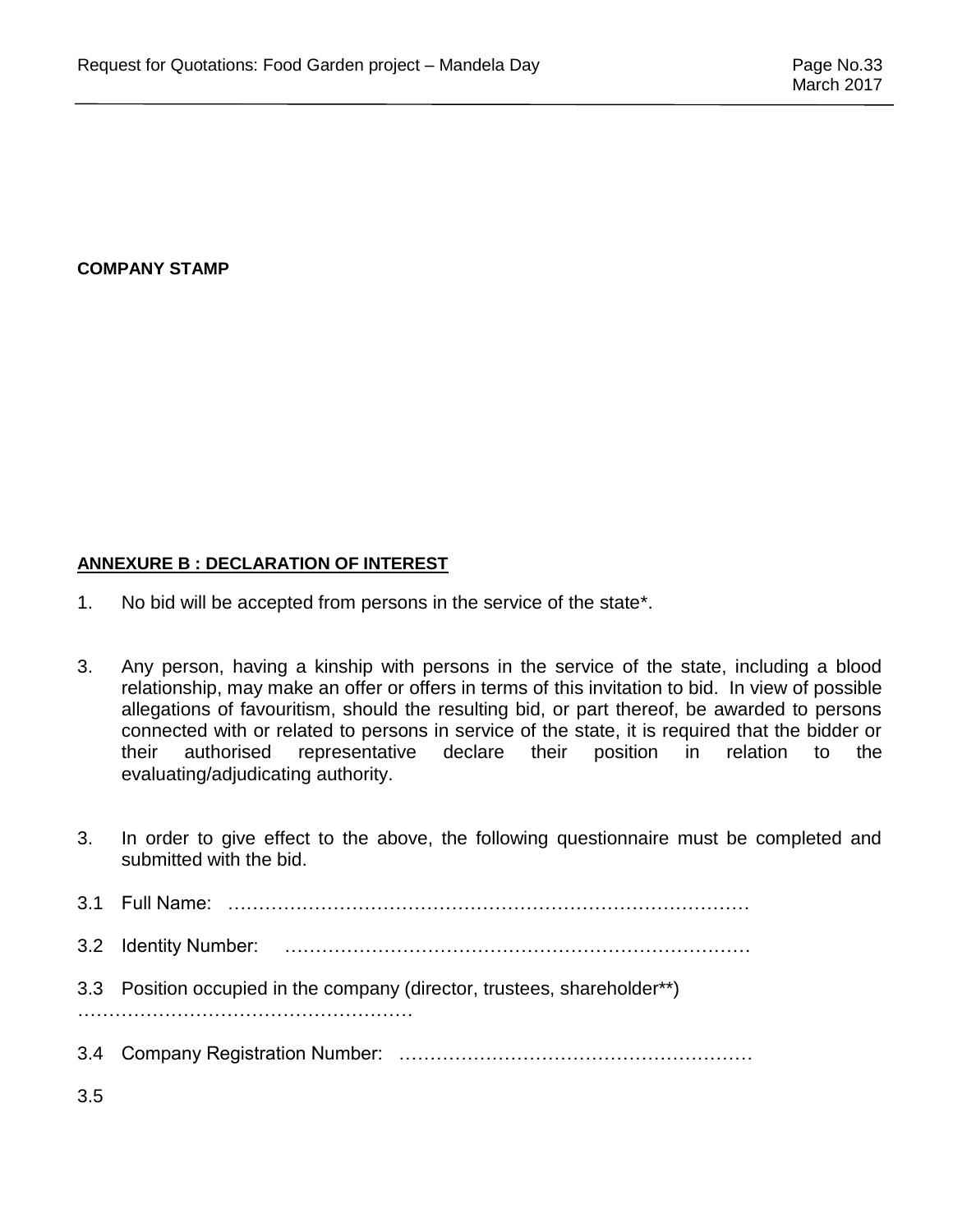| 3.6 |                                                                                                                                                                                                                                 |
|-----|---------------------------------------------------------------------------------------------------------------------------------------------------------------------------------------------------------------------------------|
| 3.7 | The names of all directors / trustees / shareholders / members, their individual identity<br>numbers and state employee numbers must be indicated in paragraph 4 below.                                                         |
| 3.8 | Are you presently in the service of the state*<br>YES / NO                                                                                                                                                                      |
|     | If yes, furnish particulars                                                                                                                                                                                                     |
|     |                                                                                                                                                                                                                                 |
| 3.9 | Have you been in the service of the state for the past twelve months?<br>YES / NO                                                                                                                                               |
|     | If yes, furnish particulars                                                                                                                                                                                                     |
|     |                                                                                                                                                                                                                                 |
|     |                                                                                                                                                                                                                                 |
|     | 3.10 Do you, have any relationship (family, friend, other) with persons in the service of the state<br>and who may be involved with the evaluation and or adjudication of this bid?<br>YES / NO                                 |
|     | If yes, furnish particulars                                                                                                                                                                                                     |
|     |                                                                                                                                                                                                                                 |
|     |                                                                                                                                                                                                                                 |
|     | 3.11 Are you, aware of any relationship (family, friend, other) between any other bidder and any<br>persons in the service of the state who may be involved with the evaluation and or<br>adjudication of this bid?<br>YES / NO |
|     | If yes, furnish particulars                                                                                                                                                                                                     |
|     |                                                                                                                                                                                                                                 |
|     | 3.12 Are any of the company's directors, trustees, managers, principle shareholders or                                                                                                                                          |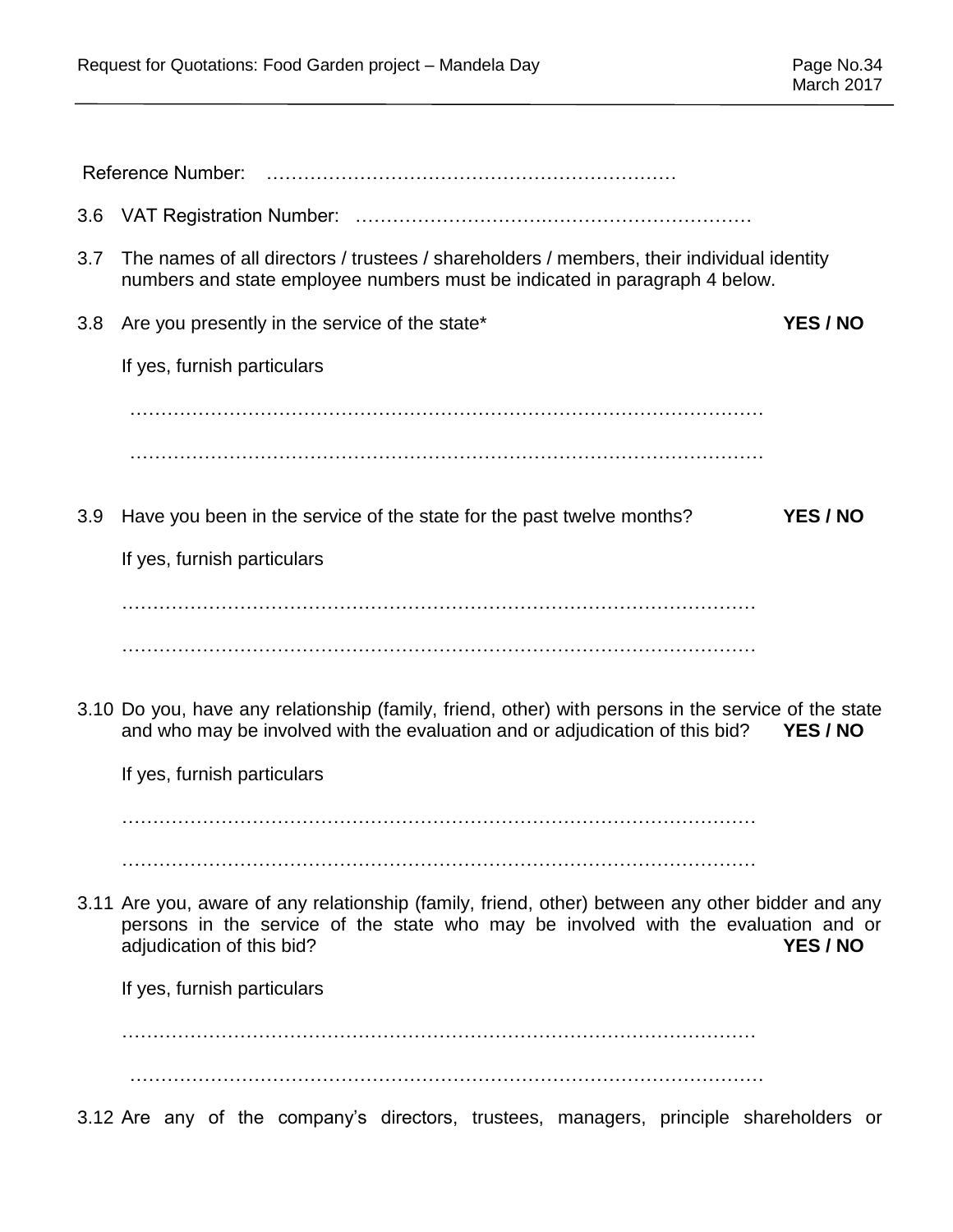Page No.35<br>March 2017

|    | stakeholders in service of the state?                                                                                                                                                                                                   | YES / NO |
|----|-----------------------------------------------------------------------------------------------------------------------------------------------------------------------------------------------------------------------------------------|----------|
|    | If yes, furnish particulars                                                                                                                                                                                                             |          |
|    |                                                                                                                                                                                                                                         |          |
|    |                                                                                                                                                                                                                                         |          |
|    | 3.13 Are any spouse, child or parent of the company's directors, trustees, managers, principle<br>shareholders or stakeholders in service of the state?                                                                                 | YES / NO |
|    | If yes, furnish particulars                                                                                                                                                                                                             |          |
|    |                                                                                                                                                                                                                                         |          |
|    |                                                                                                                                                                                                                                         |          |
|    | 3.14 Do you or any of the directors, trustees, managers, principle shareholders or stakeholders<br>of this company have any interest in any other related companies or businesses whether or<br>not they are bidding for this contract? |          |
|    |                                                                                                                                                                                                                                         | YES / NO |
|    | If yes, furnish particulars                                                                                                                                                                                                             |          |
|    |                                                                                                                                                                                                                                         |          |
|    |                                                                                                                                                                                                                                         |          |
| 4. | Full details of directors / trustees / members / shareholders.                                                                                                                                                                          |          |

| <b>FULL NAME</b> | <b>IDENTITY NUMBER</b> | <b>STATE EMPLOYEE</b><br><b>NUMBER</b> |
|------------------|------------------------|----------------------------------------|
|                  |                        |                                        |
|                  |                        |                                        |
|                  |                        |                                        |
|                  |                        |                                        |
|                  |                        |                                        |
|                  |                        |                                        |
|                  |                        |                                        |
|                  |                        |                                        |
|                  |                        |                                        |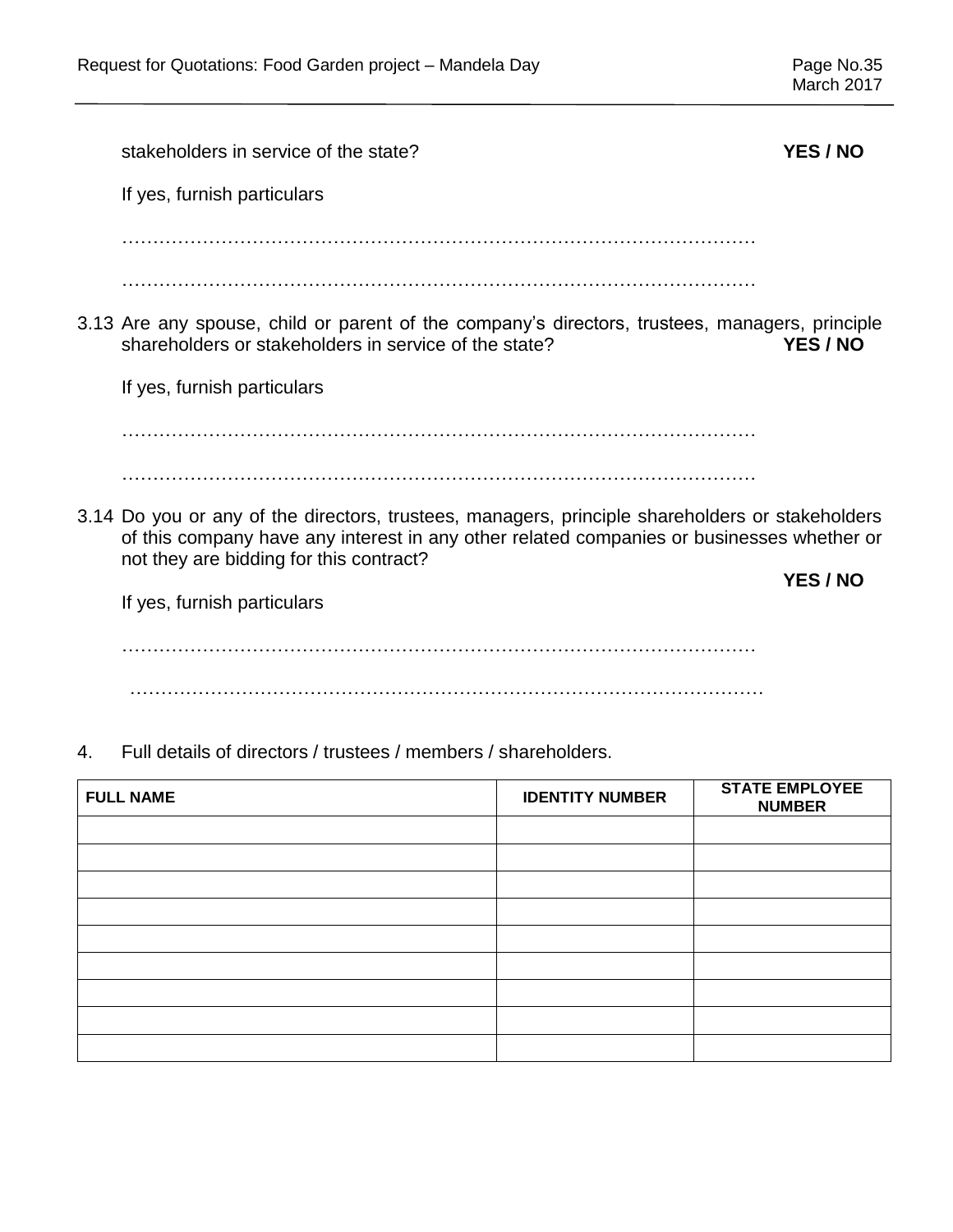# **CERTIFICATION**

# **I, THE UNDERSIGNED (FULL NAME**)

…………………………………………………………………...……………………

# **CERTIFY THAT THE INFORMATION FURNISHED ON THIS DECLARATION FORM IS TRUE AND CORRECT.**

# **I ACCEPT THAT, IN ADDITION TO CANCELLATION OF A CONTRACT, ACTION MAY BE TAKEN AGAINST ME SHOULD THIS DECLARATION PROVE TO BE FALSE.**

| Signature      | Position |
|----------------|----------|
|                |          |
|                |          |
| Name of Bidder | Date     |

- $MSCM$  Regulations: "in the service of the state" means to be
	- (a) a member of
		- (i) any municipal council;
		- (ii) any provincial legislature; or
		- (iii) the national Assembly or the national Council of provinces;
	- (b) a member of the board of directors of any municipal entity;
	- (c) an official of any municipality or municipal entity;
	- (d) an employee of any national or provincial department, national or provincial public entity or constitutional institution within the meaning of the Public Finance Management Act, 1999 (Act No.1 of 1999);
	- (e) a member of the accounting authority of any national or provincial public entity; or
	- (f) an employee of Parliament or a provincial legislature.
- \*\* "Stakeholder' means a person who owns shares in the company and is actively involved in the management of the company or business and exercises control over the company.

# **ANNEXURE C : DECLARATION OF BIDDER'S PAST SUPPLY CHAIN MANAGEMENT PRACTICES**

- 5 This Municipal Bidding Document must form part of all bids invited.
- 6 It serves as a declaration to be used by municipalities and municipal entities in ensuring that when goods and services are being procured, all reasonable steps are taken to combat the abuse of the supply chain management system.
- 7 The bid of any bidder may be rejected if that bidder, or any of its directors have:
	- a. abused the municipality's / municipal entity's supply chain management system or committed any improper conduct in relation to such system;
	- b. been convicted for fraud or corruption during the past five years;
	- c. willfully neglected, reneged on or failed to comply with any government, municipal or other public sector contract during the past five years; or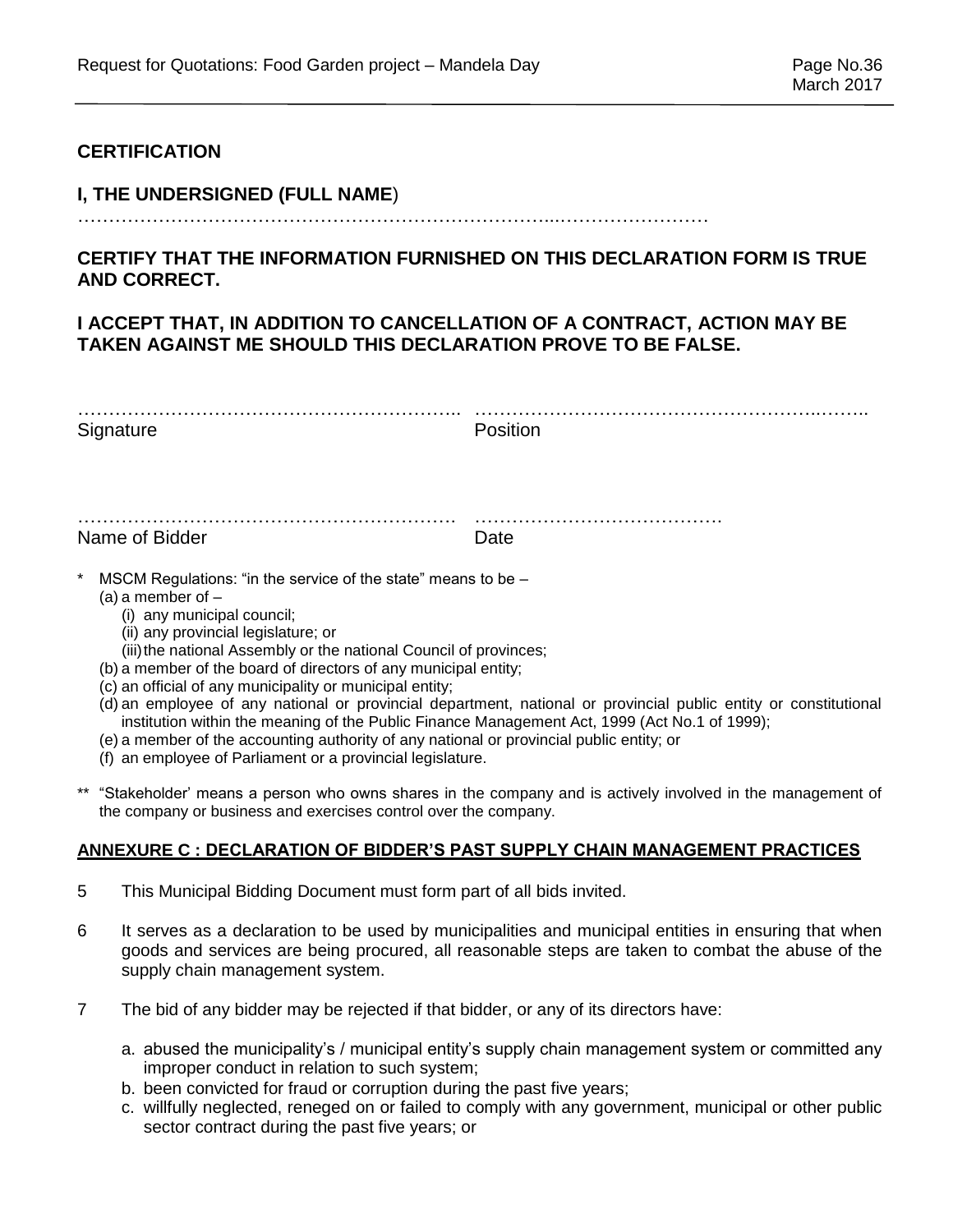- d. been listed in the Register for Tender Defaulters in terms of section 29 of the Prevention and Combating of Corrupt Activities Act (No 12 of 2004).
- 8 In order to give effect to the above, the following questionnaire must be completed and submitted with the bid.

| <b>Item</b> | Question                                                                                                                                                                                                                                                                                                                                                                                                                                          | Yes                             | No        |
|-------------|---------------------------------------------------------------------------------------------------------------------------------------------------------------------------------------------------------------------------------------------------------------------------------------------------------------------------------------------------------------------------------------------------------------------------------------------------|---------------------------------|-----------|
| 4.1         | Is the bidder or any of its directors listed on the National Treasury's database<br>as a company or person prohibited from doing business with the public<br>sector?                                                                                                                                                                                                                                                                              | Yes                             | No.<br>l. |
|             | (Companies or persons who are listed on this database were informed in<br>writing of this restriction by the National Treasury after the audi alteram<br>partem rule was applied).                                                                                                                                                                                                                                                                |                                 |           |
| 4.1.1       | If so, furnish particulars:                                                                                                                                                                                                                                                                                                                                                                                                                       |                                 |           |
| 4.2         | Is the bidder or any of its directors listed on the Register for Tender Defaulters<br>in terms of section 29 of the Prevention and Combating of Corrupt Activities<br>Act (No 12 of 2004)?<br>(To access this Register enter the National Treasury's website,<br>www.treasury.gov.za, click on the icon "Register for Tender Defaulters"<br>or submit your written request for a hard copy of the Register to<br>facsimile number (012) 3265445). | Yes                             | No        |
| 4.2.1       | Does the bidder or any of its directors owe any municipal rates and taxes or<br>theo <sub>ni</sub> typish particulars:<br>Imunicipal charges to the municipality / municipal entity, or to any other<br>municipality / municipal entity, that is in arrears for more than three months?                                                                                                                                                           | Yes<br>$\overline{\phantom{a}}$ | Nө        |
| item        | Question                                                                                                                                                                                                                                                                                                                                                                                                                                          | Yes                             | Νo        |
| 4.3         | Was the bidder or any of its directors convicted by a court of law (including a<br>court of law outside the Republic of South Africa) for fraud or corruption during                                                                                                                                                                                                                                                                              | Yes                             | No.       |
| 4.5         | Was antiven years between the bidder and the municipality / municipal entity or<br>any other organ of state terminated during the past five years on account of                                                                                                                                                                                                                                                                                   | Yes                             | No.       |
| 4.3.1       | fanore unisemportion as comply with the contract?                                                                                                                                                                                                                                                                                                                                                                                                 |                                 |           |
| 4.7.1       | If so, furnish particulars:                                                                                                                                                                                                                                                                                                                                                                                                                       |                                 |           |

# **CERTIFICATION**

# **I, THE UNDERSIGNED (FULL NAME**)

…………………………………………………………………...……………………

# **CERTIFY THAT THE INFORMATION FURNISHED ON THIS DECLARATION FORM IS TRUE AND CORRECT.**

**I ACCEPT THAT, IN ADDITION TO CANCELLATION OF A CONTRACT, ACTION MAY BE TAKEN AGAINST ME SHOULD THIS DECLARATION PROVE TO BE FALSE.**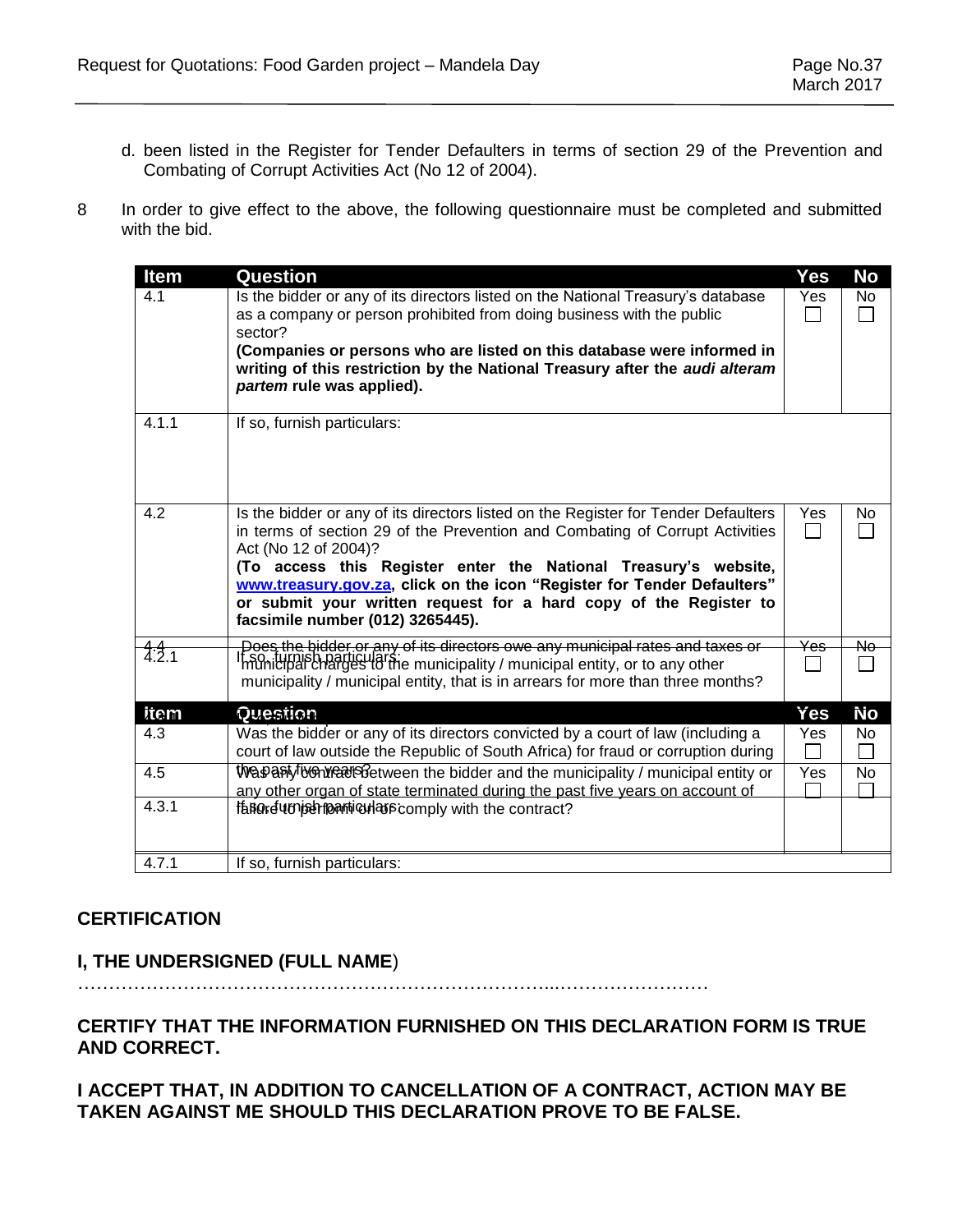| Signature      | Position    |
|----------------|-------------|
|                |             |
| Name of Bidder | <b>Date</b> |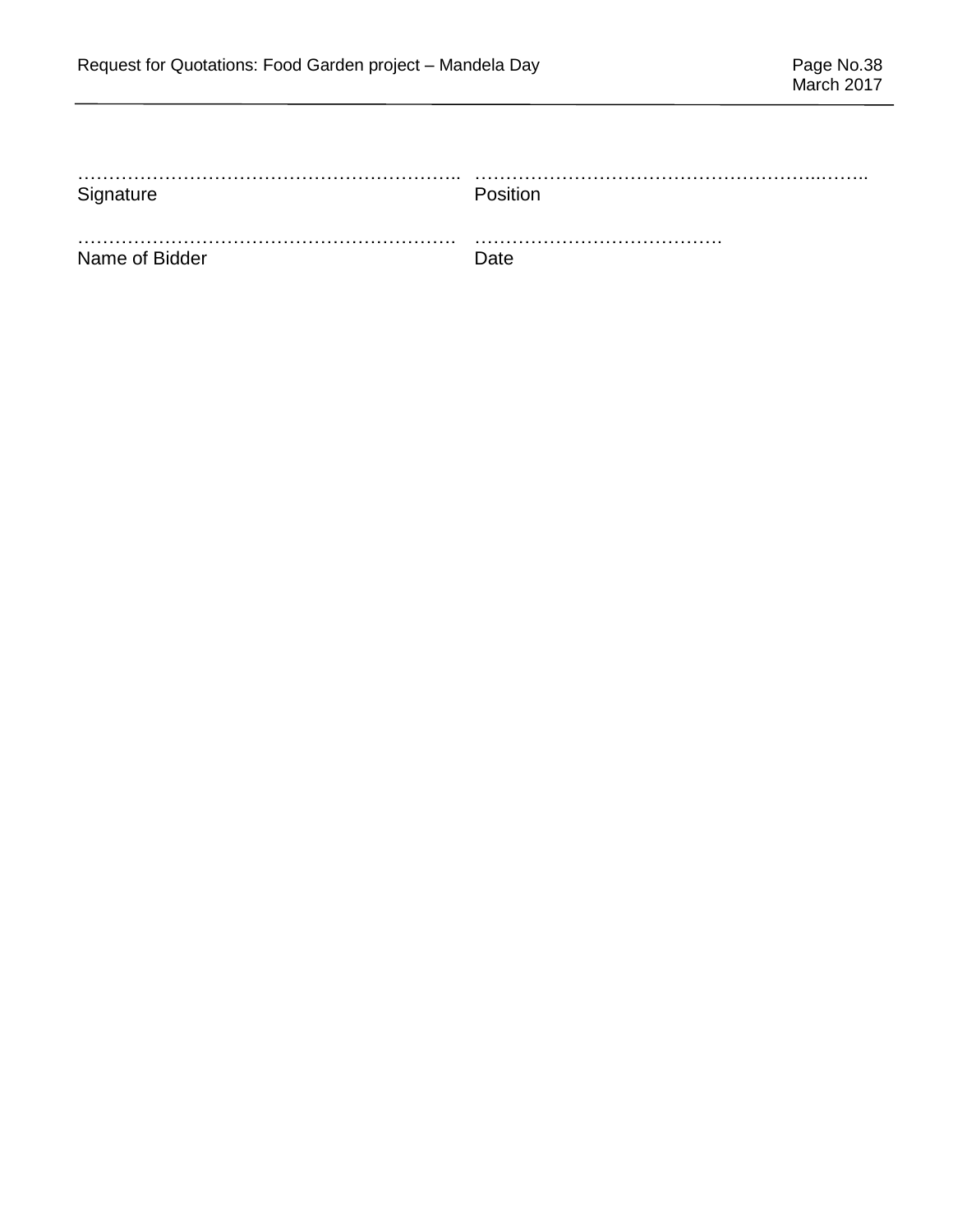# **ANNEXURE D : PARTICULARS OF CONTRACTS AWARDED BY AN ORGAN OF STATE\*\*\* DURING THE LAST 5 YEARS**

| <b>EMPLOYER</b> | <b>CONSULTING</b><br><b>ENGINEER</b> | <b>NATURE OF WORK</b> | <b>VALUE OF</b><br><b>WORK</b> | <b>YEAR</b><br><b>COMPLETED</b> |
|-----------------|--------------------------------------|-----------------------|--------------------------------|---------------------------------|
|                 |                                      |                       |                                |                                 |
|                 |                                      |                       |                                |                                 |
|                 |                                      |                       |                                |                                 |
|                 |                                      |                       |                                |                                 |
|                 |                                      |                       |                                |                                 |
|                 |                                      |                       |                                |                                 |
|                 |                                      |                       |                                |                                 |
|                 |                                      |                       |                                |                                 |
|                 |                                      |                       |                                |                                 |
|                 |                                      |                       |                                |                                 |
|                 |                                      |                       |                                |                                 |
|                 |                                      |                       |                                |                                 |
|                 |                                      |                       |                                |                                 |
|                 |                                      |                       |                                |                                 |
|                 |                                      |                       |                                |                                 |
|                 |                                      |                       |                                |                                 |
|                 |                                      |                       |                                |                                 |

(In the event of insufficient space, kindly attach documentation)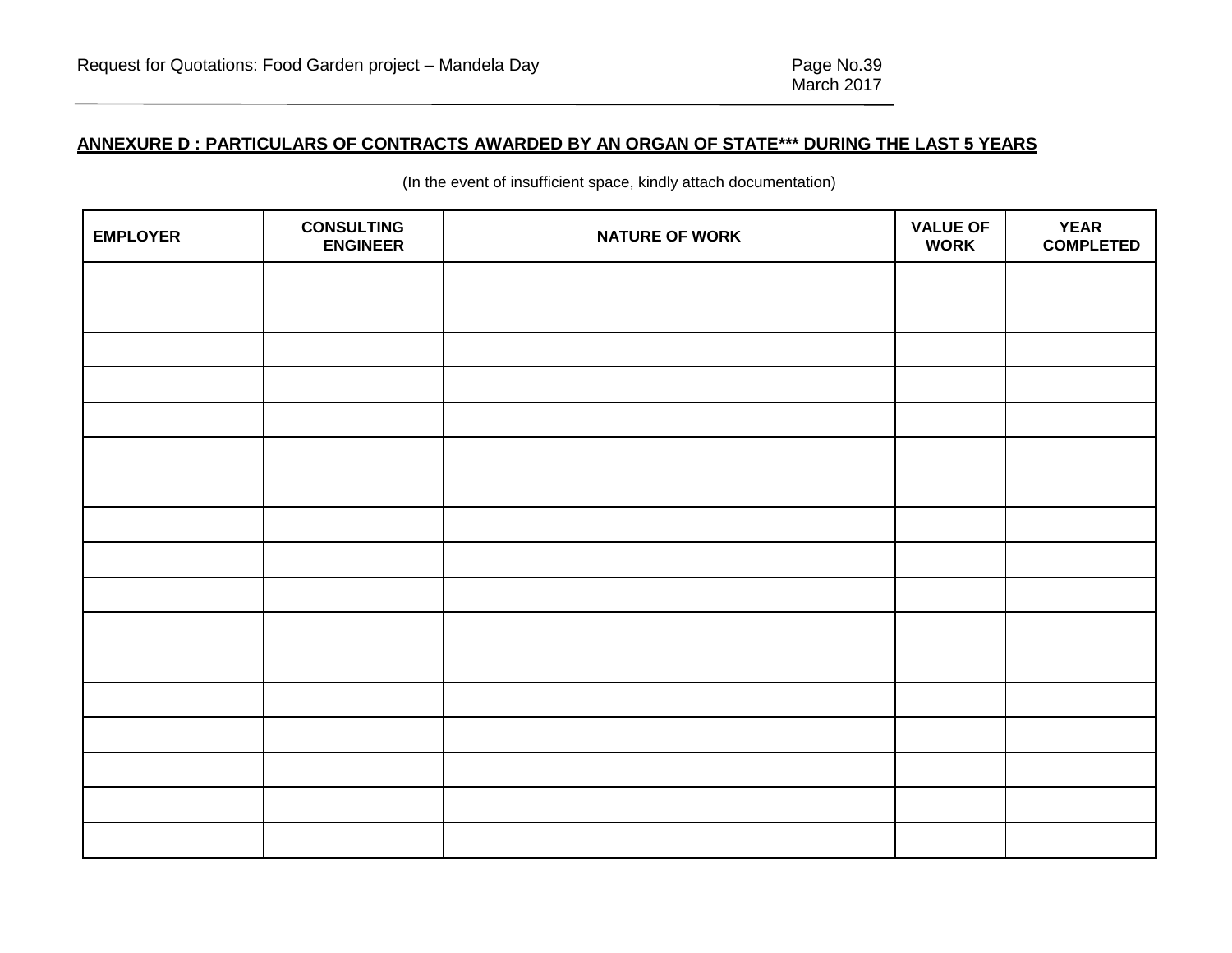# ANNEXURE D : PARTICULARS OF CONTRACTS AWARDED BY AN ORGAN OF STATE\*\*\* DURING THE LAST 5 YEARS cont.

| <b>EMPLOYER</b> | <b>CONSULTING</b><br><b>ENGINEER</b> | <b>NATURE OF WORK</b> | <b>VALUE OF</b><br><b>WORK</b> | <b>YEAR</b><br><b>COMPLETED</b> |
|-----------------|--------------------------------------|-----------------------|--------------------------------|---------------------------------|
|                 |                                      |                       |                                |                                 |
|                 |                                      |                       |                                |                                 |
|                 |                                      |                       |                                |                                 |
|                 |                                      |                       |                                |                                 |
|                 |                                      |                       |                                |                                 |
|                 |                                      |                       |                                |                                 |
|                 |                                      |                       |                                |                                 |

#### **\*\*\* Organ of State means-**

- a) a national or provincial department:
- $\triangleleft$ b) a municipality;
- c) a constitutional institution defined in the Public Finance Management Act, 1999 (Act No. 1 of 1999);
- d) Parliament;
- e) a provincial legislature;
- f) any other institution or category of institutions included in the definition of "organ of state" in section 239 of the Constitution and recognised by the [Minister](javascript:void(0);) by notice in the *Government Gazette* as an institution or category of institutions to which [this Act](javascript:void(0);) applies

…………………………………………………….. .……………………………………………………..…….. Signature **Position** 

*(of person authorised to sign on behalf of the organisation)*

……………………………………………………. ………………………………….

Name of Bidder **Date**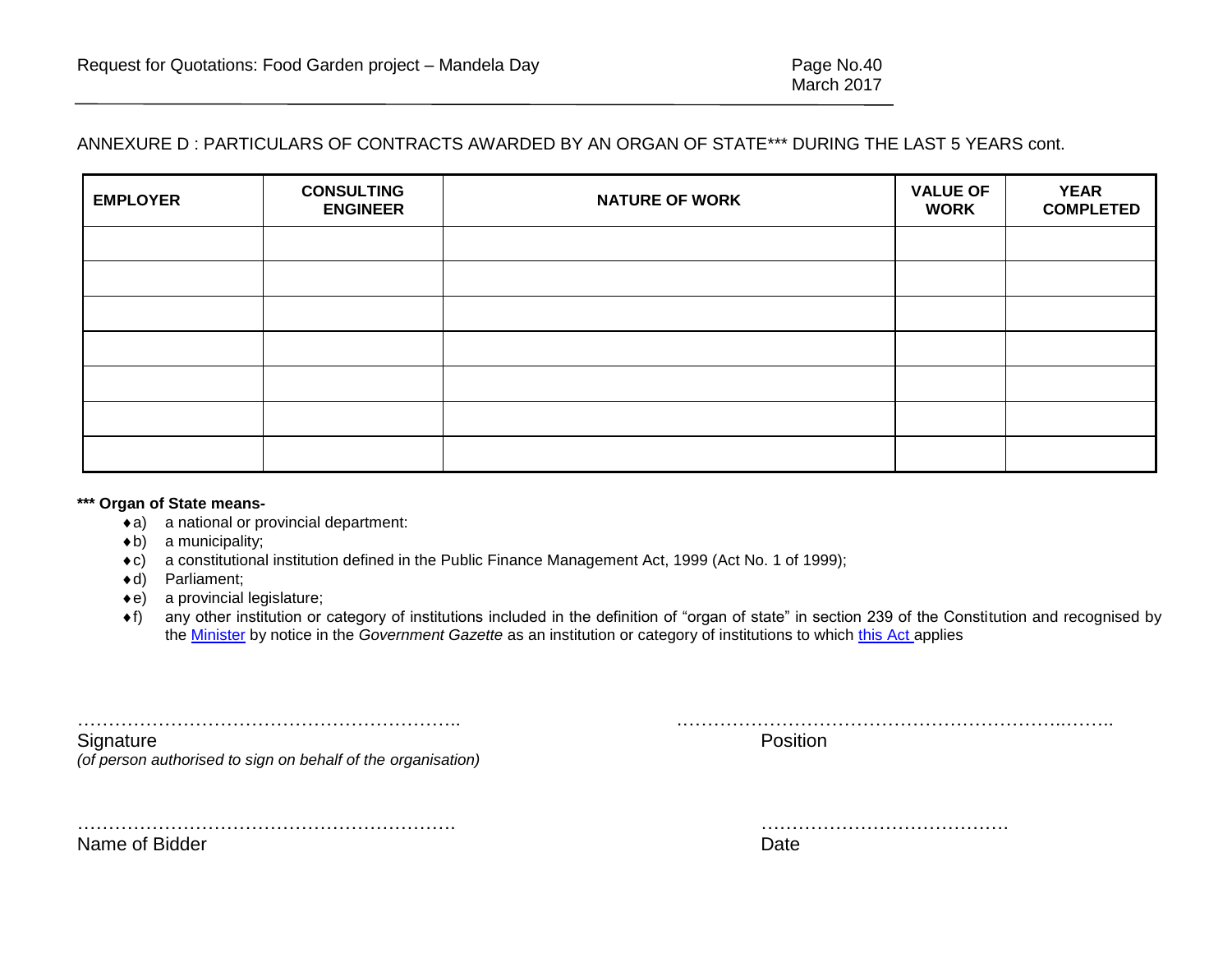# **ANNEXURE E : CERTIFICATE OF INDEPENDENT BID DETERMINATION**

I, the undersigned, in submitting the accompanying bid:

# *Occupational Health and Safety Consultants for Phase 3 and 4 of the Inner City Commuter Links Upgrade Project*

in response to the invitation for the bid made by:

# *Johannesburg Development Agency*

do hereby make the following statements that I certify to be true and complete in every respect:

I certify, on behalf of:

(Name of Bidder)

\_\_\_\_\_\_\_\_\_\_\_\_\_\_\_\_\_\_\_\_\_\_\_\_\_\_\_\_\_\_\_\_\_\_\_\_\_\_\_\_\_\_\_\_\_\_\_\_\_\_\_\_\_\_\_\_\_\_\_\_\_\_\_\_\_\_\_\_\_\_\_\_\_\_\_\_\_\_\_\_\_that:

- 1. I have read and I understand the contents of this Certificate;
- 2. I understand that the accompanying bid will be disqualified if this Certificate is found not to be true and complete in every respect;
- 3. I am authorized by the bidder to sign this Certificate, and to submit the accompanying bid, on behalf of the bidder;
- 4. Each person whose signature appears on the accompanying bid has been authorized by the bidder to determine the terms of, and to sign, the bid, on behalf of the bidder;
- 5. For the purposes of this Certificate and the accompanying bid, I understand that the word "competitor" shall include any individual or organization, other than the bidder, whether or not affiliated with the bidder, who:
	- (a) has been requested to submit a bid in response to this bid invitation;
	- (b) could potentially submit a bid in response to this bid invitation, based on their qualifications, abilities or experience; and
	- (c) provides the same goods and services as the bidder and/or is in the same line of business as the bidder
- 6. The bidder has arrived at the accompanying bid independently from, and without consultation, communication, agreement or arrangement with any competitor. However communication between partners in a joint venture or consortium will not be construed as collusive bidding.
- 7. In particular, without limiting the generality of paragraph 6 above, there has been no consultation, communication, agreement or arrangement with any competitor regarding:
	- (a) prices;
	- (b) geographical area where product or service will be rendered (market allocation);
	- (c) methods, factors or formulas used to calculate prices;
	- (d) the intention or decision to submit or not to submit a bid;
	- (e) the submission of a bid which does not meet the specifications and conditions of the bid; or